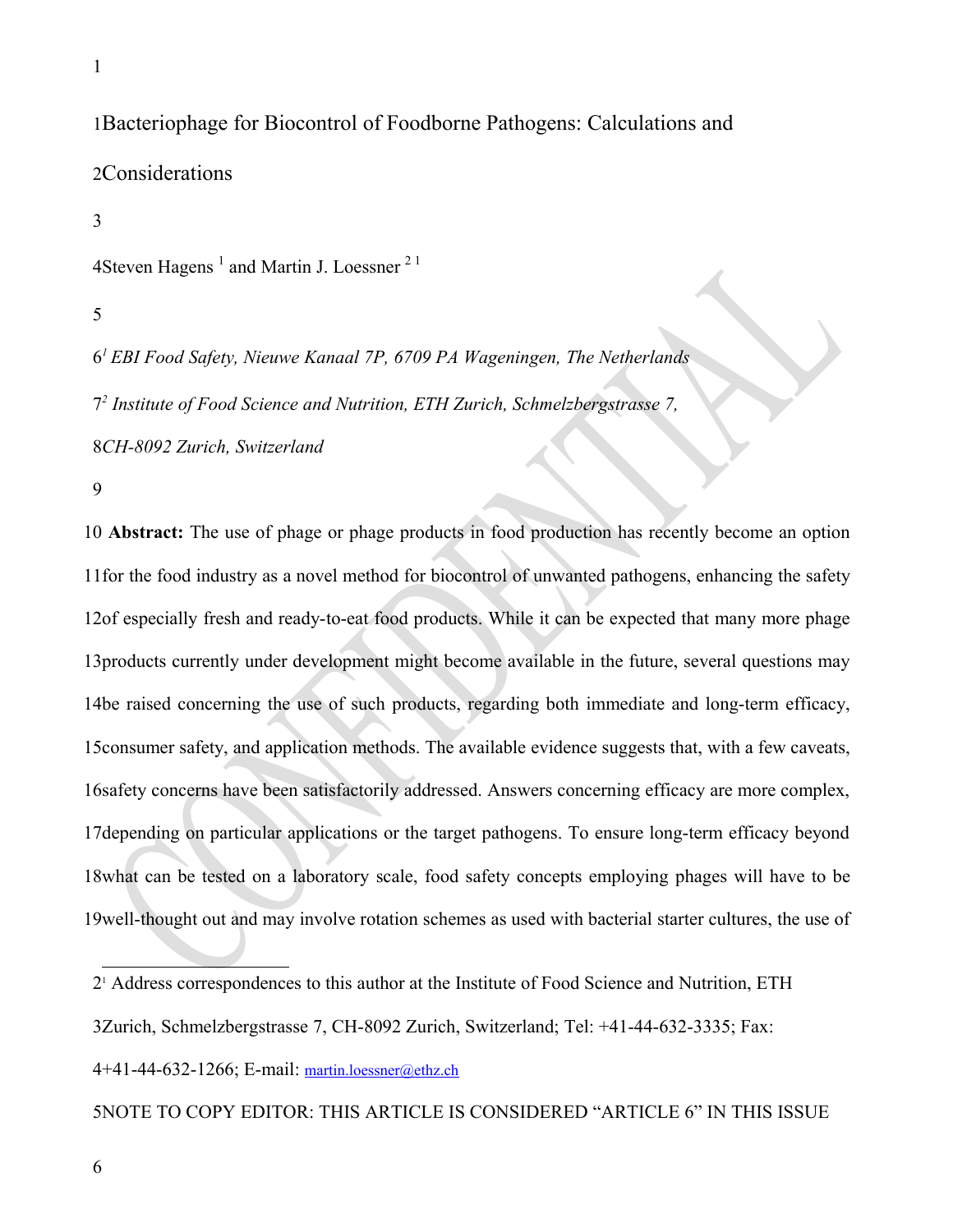20phage cocktails, or application of phages combined with other antimicrobials. This review will 21 discuss these issues on the basis of the available literature as well as providing an outlook on the 22 potential of phages in future applications.

23

**Key Words:** Listeria*,* Salmonella*,* Campylobacter*,* E. coli*, foodborne disease*  24

25

## 26INTRODUCTION

Bacteriophages are bacterial viruses that only infect and multiply within their specific hosts. 28Host specificity is generally found at strain level, species level, or, more rarely, at genus level. This 29 specificity allows for directed targeting of dangerous bacteria using phages. The concept of fighting 30pathogens with their bacteriophages or using phages directly in foods has been around for many 31 years; many reviews on this subject have been published [e.g.,  $1, 2, 3, 4, 5$ ]. The simplicity of this 32 principle, however, may be deceptive because the effectiveness of using of phage for bacterial 33 control depends on the likelihood that phage and bacteria are in the same place on one hand, and on 34the host being susceptible to the particular phage on the other. 27

Phage therapy of infectious diseases was proposed and implemented shortly after the 36 discovery of phages by Twort [6] and D'Herelle [7]. While early efforts were partly successful, it 37was the advent of antibiotics that put a stop to more research in many countries. In those countries 38where phage therapy research and application was continued, it was and still is used widely. While 39 critics point out that these studies do not follow rigorous Western standards of evaluation such as 40the inclusion of double blind trials, it is also obvious that oftentimes treatment was successful [8] 41 (see Article 7 on phage therapy of humans). While perhaps not the answer to all the problems posed 42by infectious bacterial diseases, phage therapy is more than promising and the lack of phage 35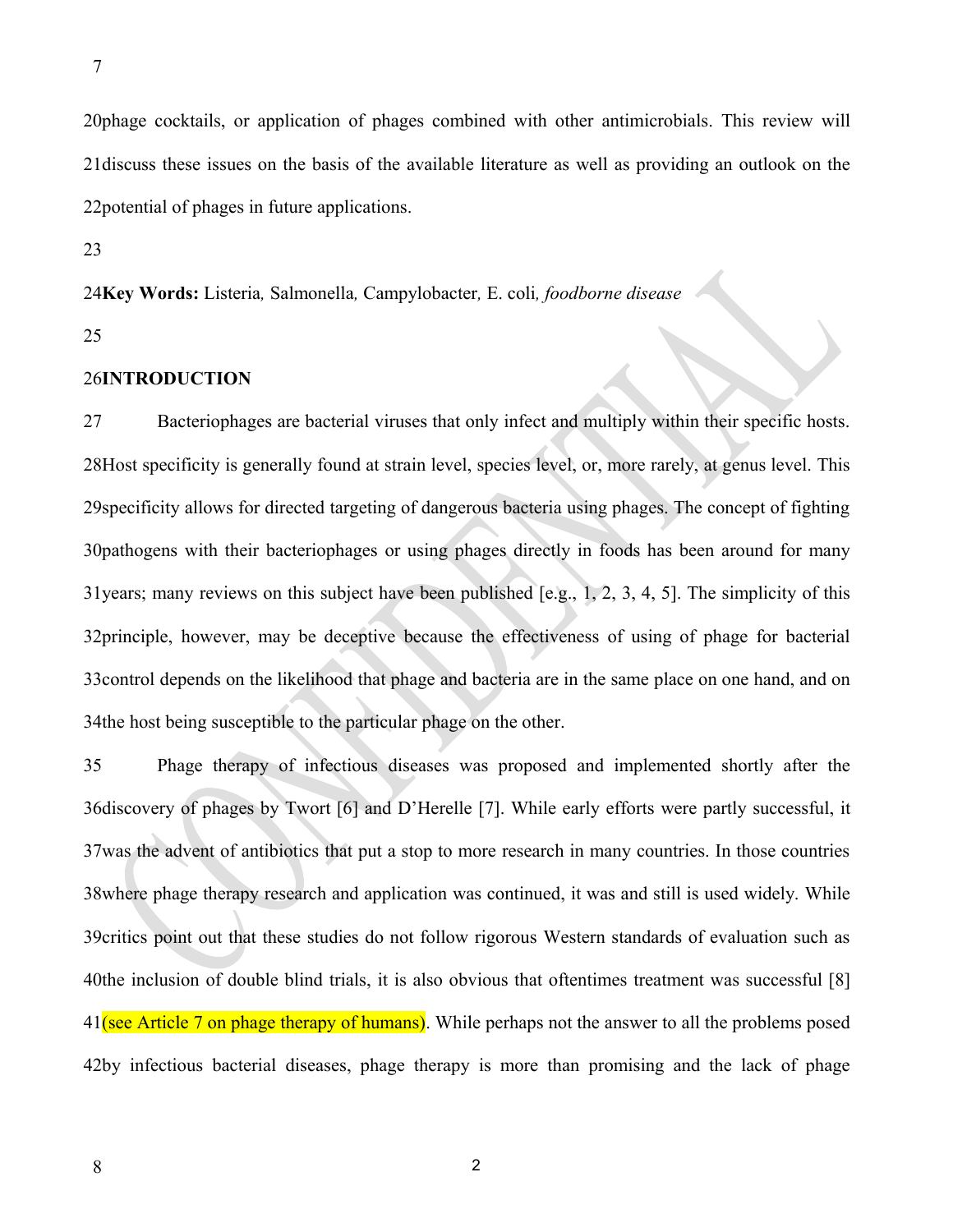43 products currently available to physicians can only be explained by the enormous costs involved in 44 getting new medicines to the market.

The use of phages to remove pathogens from food is equally appealing. This is especially 46true for bacterial pathogens such as *Listeria monocytogenes*, which, upon entry into the host body, 47behave as intracellular pathogens and can therefore not be reached by the immune system or by 48phage administered to a person suffering from Listeriosis. Generally, the applicable food laws 49 provide a less complicated avenue for the use of phages, as testified by FDA approval of several 50phage products for use in food manufacturing [www.fda.gov/]. The need for control of pathogens 51 during the manufacture of food is reflected by the incidence of foodborne bacterial infections. The 52number of cases of listeriosis, for example, has stabilized or is on the rise in many countries, 53 especially in Europe, after having undergone a steep decline in the first part of the last 20 years [9]. 54Similar trends can be observed for other foodborne infections, and new orally transmitted bacterial 55 diseases are emerging [10]. 45

With respect to the regulatory issues associated with the use of phages for treatment of 57bacteria in foods, a mixed *Listeria* phage preparation (www.intralytix.com) received approval to be 58used as a food additive in the production of ready-to-eat meat and poultry products, and another 59phage preparation comprising a virulent single *Listeria* phage (www.ebifoodsafety.com) even 60 received the highly desirable GRAS (generally recognized as safe) status for its use in all food 61products. Phage preparations active against *E. coli* and *Salmonella* are also offered 62(www.omnilytics.com); some have approval for being sprayed, showered, or nebulized on cattle 63 and chickens respectively, prior to slaughter of the animals (see Article 5 on phage therapy of 64 **animals**). Moreover, phage preparations active against tomato and pepper pathovars of *Pseudomonas putida (*www.omnilytics.com), developed for treatment of plants against bacterial 65 66spot diseases, have been approved for use by the US Environmental Protection Agency (EPA) (see 56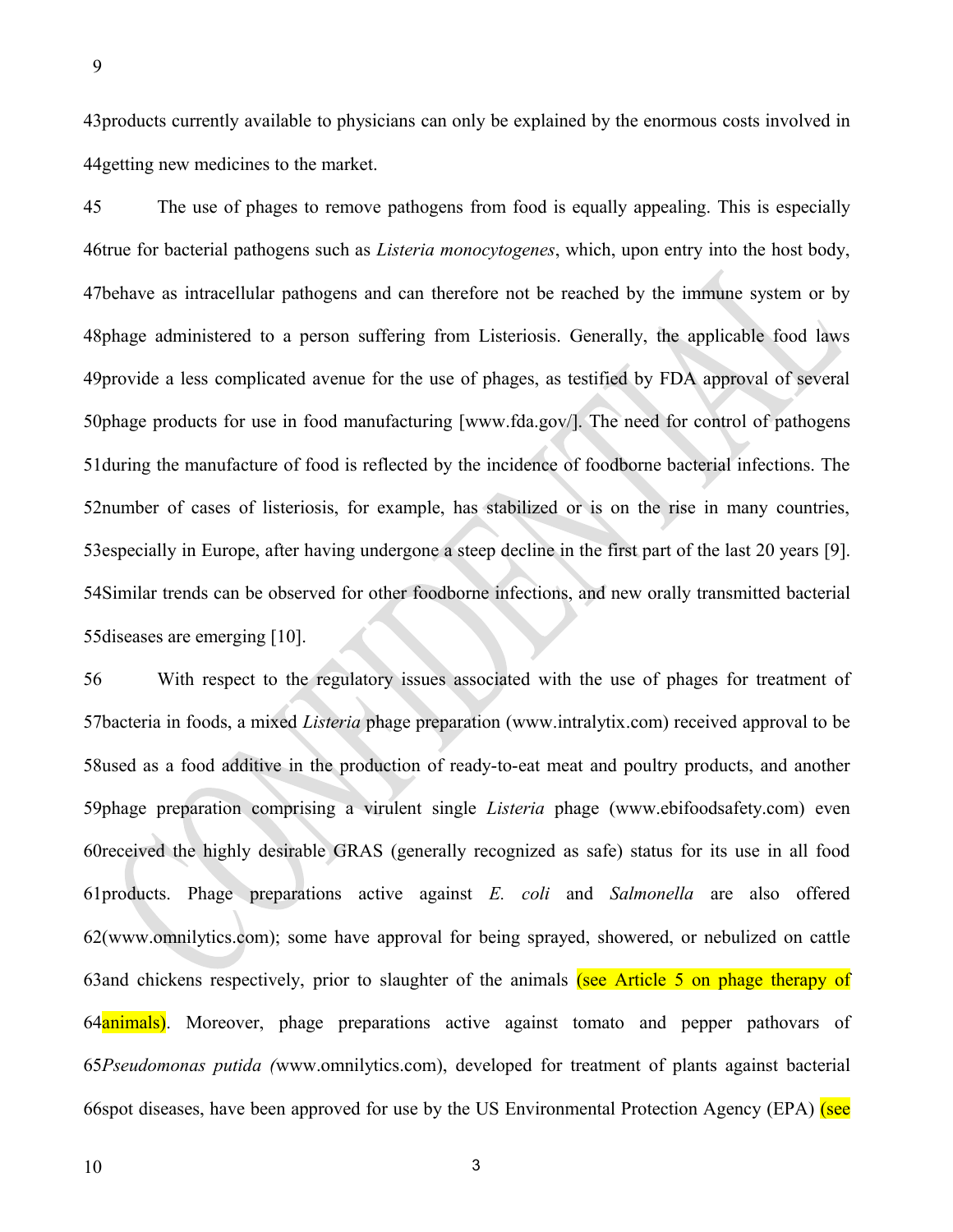67 **Article 4 on phage therapy of plants**). These recent developments highlight the fact that, besides the 68use of phage for direct addition to food, much effort has also gone into phage-based control of 69pathogens that can colonize plants or animals used in food production. It can be expected that many 70 more phage products will appear on the market in the near to mid-term future.

The development of phage therapy reagents from the laboratory bench to application in the 72food industry are recent and still on-going, and many questions are raised whenever the subject is 73 discussed. Among the most common questions are those concerning phage safety and efficiency of 74treatment, but also questions on phage resistance as well as practical questions concerning 75 production, purification, and specific application procedures. In this review we endeavor not only to 76 summarize the research that has been published in this field but also, where possible, to shed light 77 on some of the issues that concern the use of phages as antibacterials in food. 71

## **CONSIDERATIONS REGARDING THE APPLICATION OF PHAGES** 78

Historically, most of the work on phage infection kinetics has been done in liquids, and 80 usually with dense pure cultures of highly permissive host bacteria. Such kinetics can be applied for 81 modeling approaches in the fermentation business and the dairy industry, where phages infecting 82starter cultures can effectively ruin entire fermentation batches, such as yoghurt or cheese. The 83 most important parameters are the absolute concentrations of phages and host bacteria as well as the 84phage affinity for those bacteria (adsorption constant). For example, when initial bacterial numbers 85are relatively constant at the beginning of a batch production cycle, it is changes in the 86 concentration of phages present that will determine the kinetics of the infection process and 87 therefore the frequency of bacterial survival. Due to the amplification of phage numbers that results 88from phage infection of bacteria, in liquids with high numbers of host cells present (critical host cell 89 concentration threshold is approximately  $10<sup>5</sup>$  cells per ml), even a very small initial number of 90phages can cause complete lysis of the bacterial culture in a relatively short time frame. 79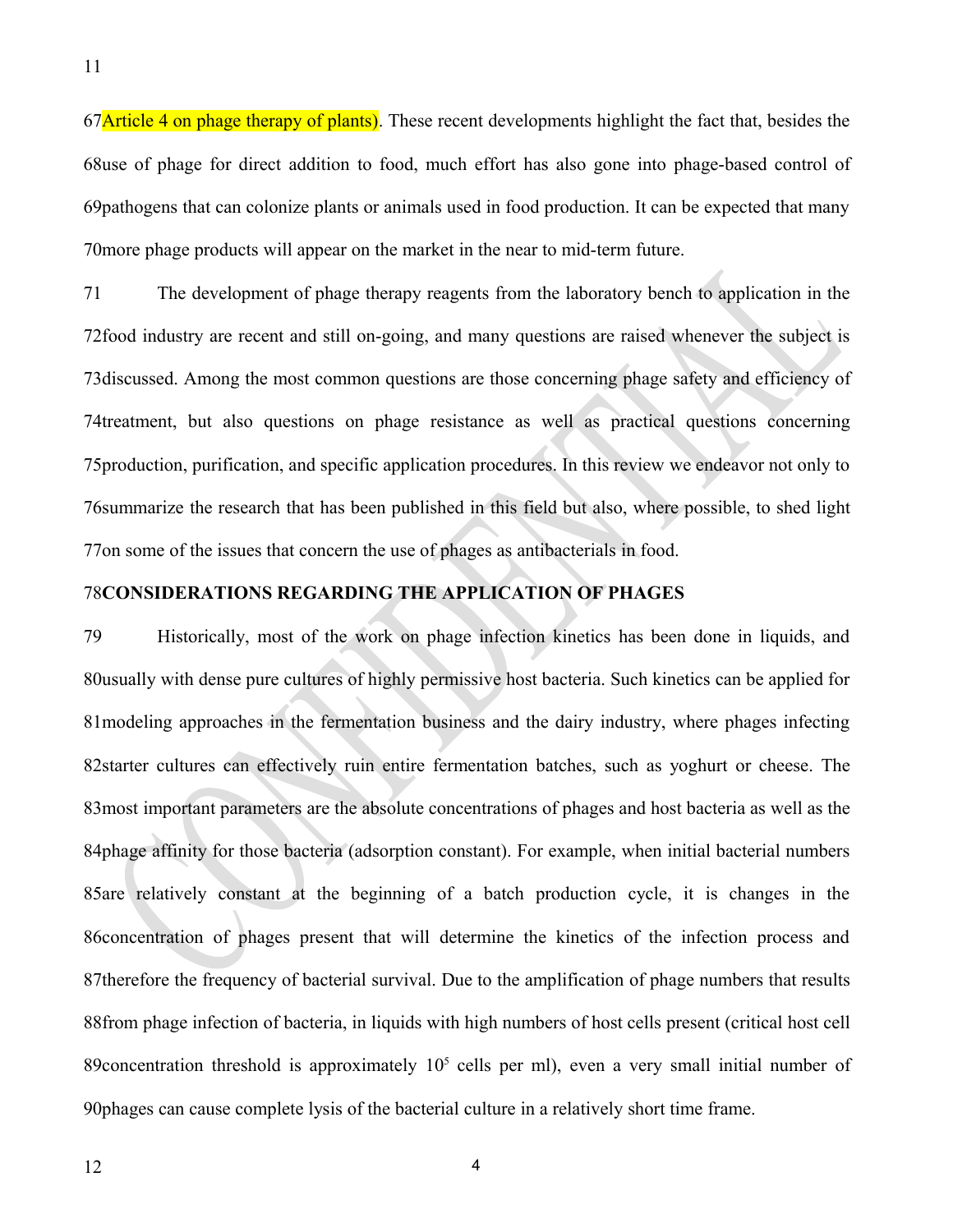## **Low Bacterial Densities** 91

With respect to phages used against pathogens in food matrices, one faces a completely 93 different set of premises. This occurs because a significant proportion of foods to be treated will be 94 solid rather than liquid, and, with modern hygiene regimens in place, any bacterial contamination is 95likely to occur at very low numbers. Under these circumstances, it is critical to understand that a 96 sufficiently high number of phages is required to hit and infect the few bacterial target cells present. 97In other words, low numbers of bacteria are unlikely to be affected by low numbers of phages 98because phages and bacteria are unlikely to meet. In a more biochemical sense, the concentration of 99one of the reaction partners (phage) must be sufficiently high to enable contact and subsequent 100 reaction (infection and killing), even when the other reaction partner is present at a very low 101 concentration only (numbers of bacteria). In fact, once a critical concentration threshold of phage 102numbers is reached to enable it to cover the entire available space within any given matrix, the 103 concentration of the bacterial host is not important, i.e., it does not matter whether only 1 or  $10<sup>6</sup>$ 104 cells per ml are present, they will all be infected. 92

In this context, it helps towards visualizing the extremely small dimensions of phages and 106bacteria in comparison to the very large volumes they encounter when free-floating in, e.g., one 107 milliliter of a liquid. A milliliter is  $1 \times 1 \times 1$  centimeters, or  $1 \times 1 \times 1$  meters<sup>-2</sup>. For reasons which 108 will be become obvious in a moment, a milliliter also can be expressed in units of length that are 109 one millionth of a meter long, i.e.,  $10^{-6}$  meters. Since  $10^{-6}$  meters is  $1/10,000$ <sup>th</sup> of a meter<sup>-2</sup>, one ml 110can be expressed as equal to  $10,000 \times 10,000 \times 10,000$  meters<sup>-6</sup>. An average bacterial cell, by 111 contrast, measures approximately 1 x 3 meters<sup>-6</sup> (whereas an average phage particle is around  $0.05$  x 1120.2 meters<sup>-6</sup>). However, if the bacterium were to be transformed approximately one-million-fold, 113i.e., to the size of a human  $(0.5 \times 2$  meters), then it would exist, correspondingly, in a volume of 105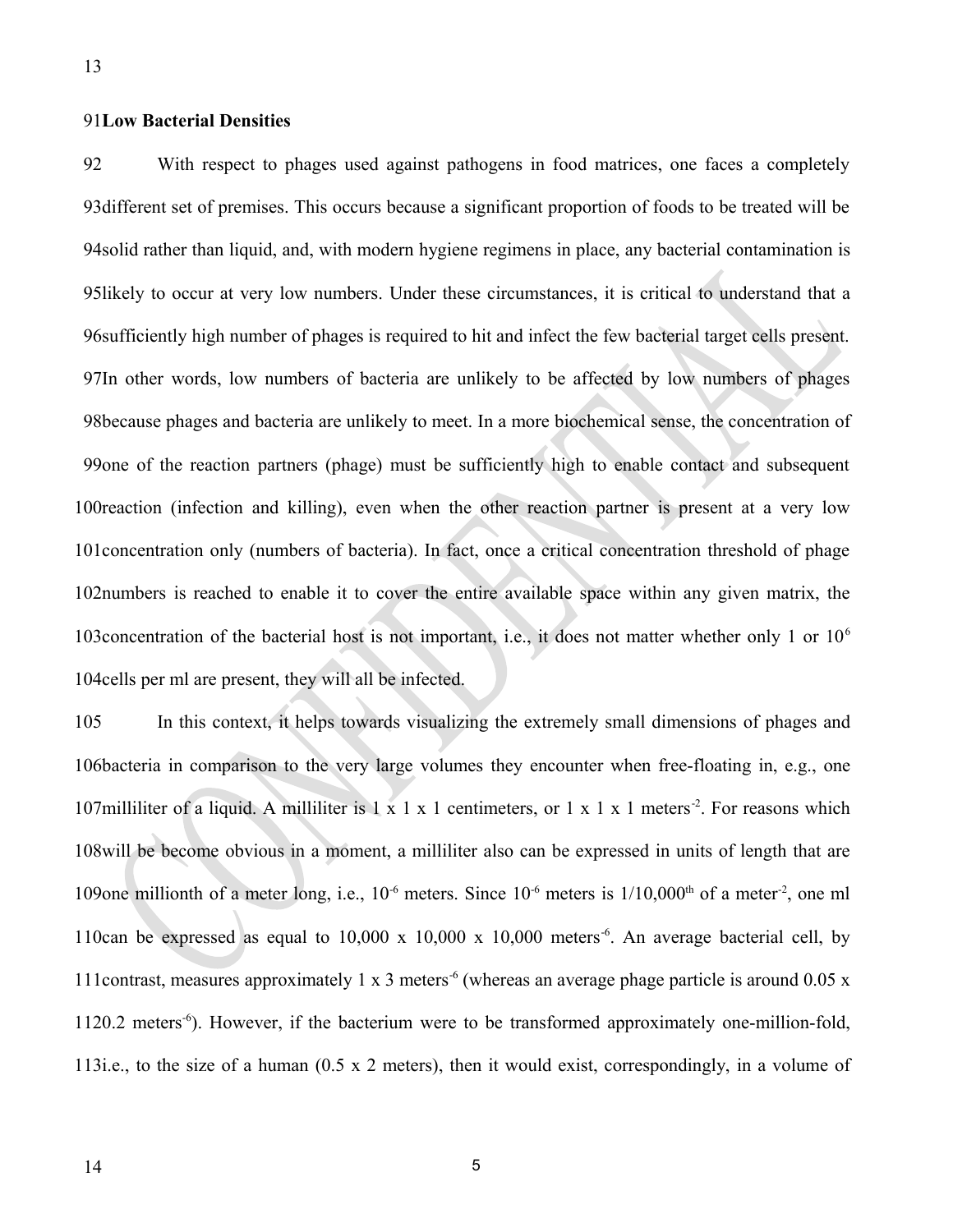$11410,000 \times 10,000 \times 10,000$  in meters. That is, a body of water which is 100 km<sup>2</sup> on its surface and 10 115km deep, i.e., 1000 km<sup>3</sup>!

By comparison, Loch Ness of Scotland has a volume of "only"  $\sim$ 7 km<sup>3</sup>. Thus, envisage the 117likelihood of a density-neutral, approximately apple-sized phage encountering a human who is 118 scuba diving (perhaps very deeply) in Loch Ness, and you will still be underestimating by  $\sim$ 100-119fold how long it could take an individual phage to find an individual bacterium within an ml of 120fluid. The analogy is not perfect, however, since, as nanotechnologists will testify, the extreme 121 microscopic is a very different world from the macroscopic, and indeed thermal motion exerts a 122 much greater impact on the movement of phage-like entities than on apple-like entities, plus, while 123 complete mixing within a single ml is trivial, complete mixing of Loch Ness is not. 116

Both of these latter processes, thermal motion-driven particle diffusion and mixing due to 125 either fluid flow or active swimming (bacterial motility, for example), will result in greater 126likelihoods of encounter between phage and bacterium than between man and fruit, if driven by 127random processes alone [11]. Nevertheless, using standard assumptions of mass-action interactions 128 and moderate phage adsorption constants, e.g.,  $\sim 10^{-9}$  ml min<sup>-1</sup>, on average it will take on the order 129 of 1,000 years for 1 phage and 1 bacterium to meet within 1 ml of fluid (see the appendix of [5] for 130a broader discussion of this phenomenon). More practically, if the concentration of bacteria and 131 phages is approximately  $10<sup>6</sup>$  units per ml or less, then the chance that a phage and bacterium will 132 meet through diffusion alone, in a limited time, though larger, is still impractically small. For 133 example, using the same calculations as above, with  $10<sup>6</sup>$  phages per ml, and an adsorption constant 134 of  $10^{-9}$  ml min<sup>-1</sup>, it will take approximately half a day for half the bacteria present to be adsorbed. 135As a conclusion, the number of phage used in any application where the number of target cells is 136the limiting factor must be sufficiently high (threshold of approx. 1 x  $10^8$  PFU/ml) to ensure 124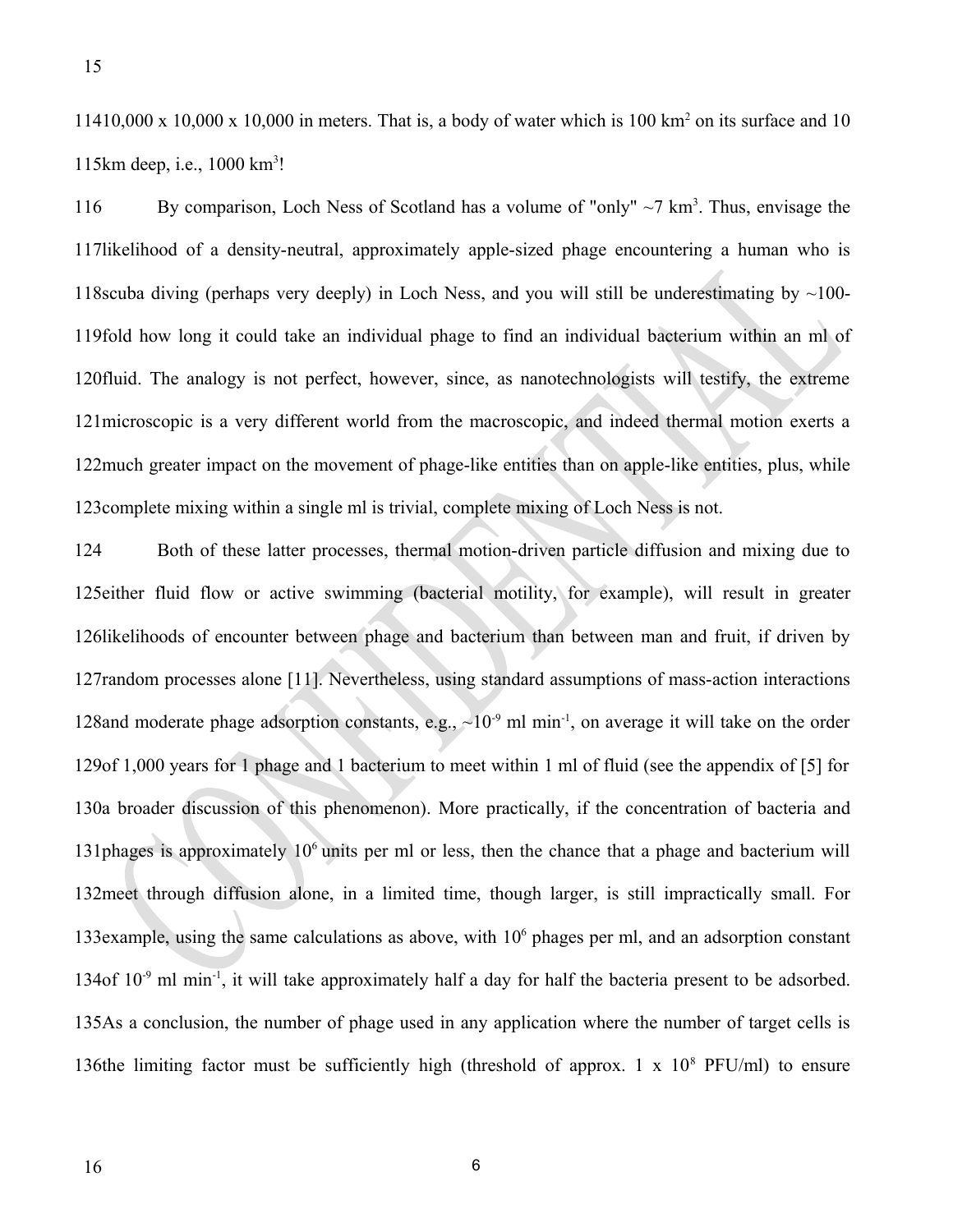137 sufficiently rapid contact of the two partners. See Bigwood et al. [12] for very recent experimental 138 verification of this claim.

#### 139Complication of bacterial replication

In a food-related application, the issue of whether the bacteria are able to replicate in the 141 particular environment also influences efficacy of the phage treatment. If the doubling time of the 142bacteria is shorter than the time necessary to achieve an infection and kill a bacterium, then the 143 number of bacteria will initially increase in spite of phage presence and the bacteria will remain 144 present if they do not reach a critical number allowing exponential phage replication. The same 145 principles are true for application on solid surfaces, such as for bacteria found in association with 146food matrix, but there movement by diffusion of the phages will be more limited. Therefore, a 147 critical number of phages is necessary to achieve both infection and a fast and significant drop in 148bacterial viable counts. 140

## 149Additional Considerations and Summary

The exact concentration of phages that needs to be used for a given application will depend 151on several factors: surface micro-structure which affects phage diffusion rates, phage ability to 152 diffuse at all (since phages may become bound to otherwise inert surfaces), and accessibility of 153target bacteria (that is, bacteria may be able to enter into the food matrix or otherwise become 154 inaccessible to phages in the course of bacterial growth or food processing); the amount of fluid 155that is available (which impacts on one hand the volume through which phages must diffuse in 156 order to encounter bacteria, if significant volumes are present, and on the other hand the ability of 157 phages to diffuse at all if little volume is present); and the target reduction levels sought, with 158 higher reductions necessitating more phages. Exceptions to low-level contaminations in foods can 159be found in phage treatment of "food animals" which are infected/colonized with zoonotic 160pathogens. These organisms can reach very high numbers, which of course changes the spatial 150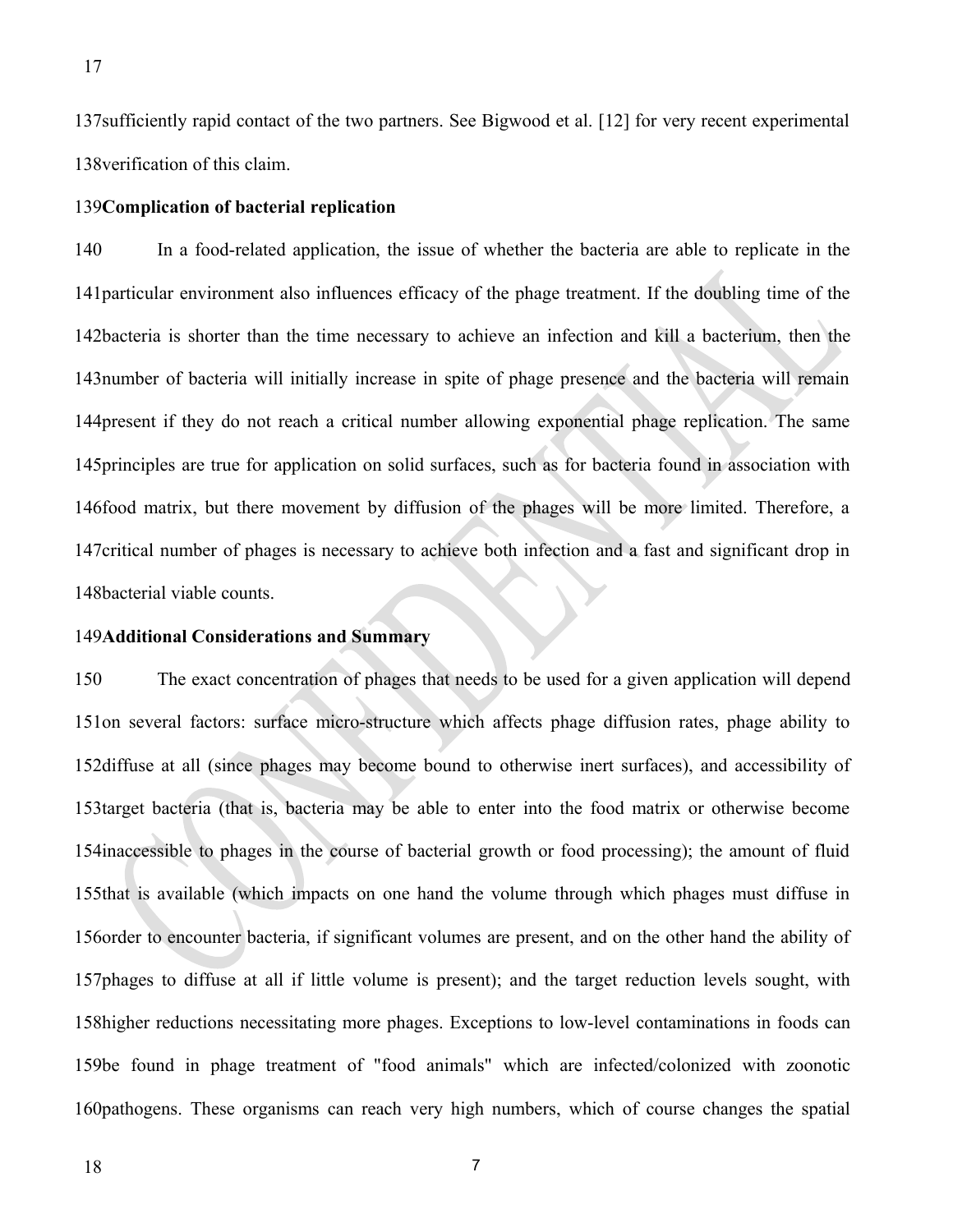161 limitations on phage population expansion (and thereby likelihood of phage-bacterium encounter). 162Here, treatment with phages may lead to significant phage replication such that progeny phages will 163also be able to infect the target cells and contribute to sought decreases in bacterial numbers (see 164 Article 3 on phage therapy pharmacology).

#### 165SAFETY OF BACTERIOPHAGES

#### 166Phages are Non-Toxic

Phages are highly specific and can infect only a very limited range of host bacteria. All 168 available evidence indicates that their oral consumption (even at high levels) is entirely harmless to 169humans. Safety studies have been performed for example with the *Listeria*-phage P100, in which 170 trats were fed high doses of phages with no measurable effects compared to the control group [13]. 171A study with *E. coli* phages both in mice and in human volunteers also showed no significant 172 effects on the test subjects. Perhaps the most remarkable aspect of this latter study was the fact that 173 although these phages were able to infect commensal *E. coli* strains *in vitro*, they seemed to have 174 little effect on the *E. coli* occurring in the gut ecological systems of the animals or human 175 volunteers. In the mouse model, only *E. coli* cells implicated in an artificial infection model were 176 affected by the phages  $[14, 15]$ . It was speculated that the commensal *E. coli* population lives in 177 niches not easily accessible to phages. Since the human intestinal tract generally hosts a plethora of 178 phages (which nonetheless does not result in dysbiosis of the gut), this speculation makes sense and 179 is likely true for also for the other bacteria and their bacteriophages living in the gut. 167

Overwhelming additional (albeit more circumstantial) evidence exists corroborating the 181 results observed in specific safety studies. For example, even though phage therapy was not used 182 extensively in the Western world over the past more than 50 years (except for France), thousands of 183 people have received phage therapy in other countries, especially the former Soviet Union and 184Poland (see Article 7 on phage therapy of humans). Although the phages used were mostly 180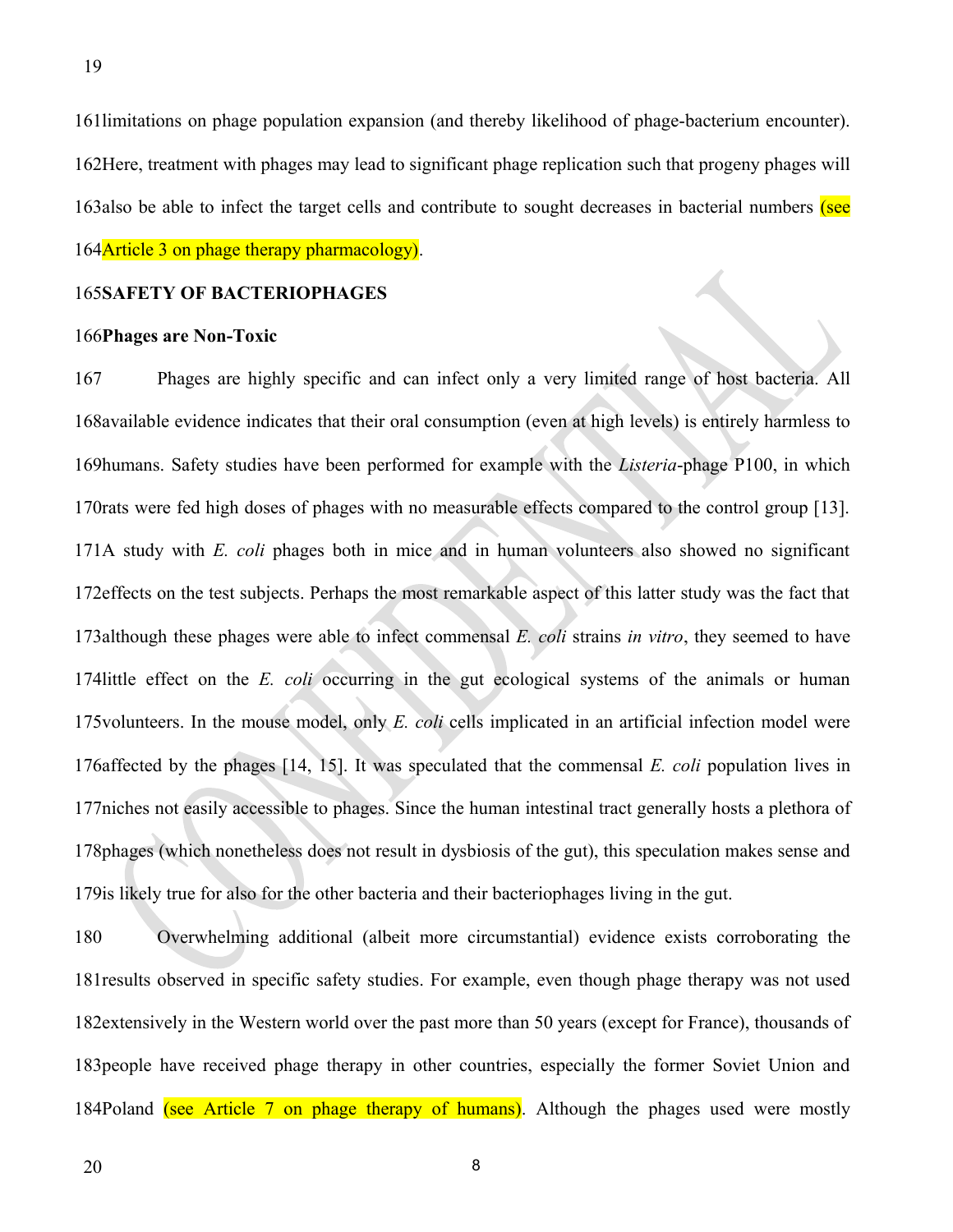185 administered orally or superficially, they were also injected intramuscularly, intravenously, and 186 even into the pericardium and carotid artery [16]. Most noteworthily, none of the reports mentioned 187 significant phage-related undesirable side effects.

#### 188Phages are Ubiquitous in Foods

Our environment features a massive abundance (both in numbers and variety) of phage 190 particles, with aquatic environments currently holding the record - up to  $10<sup>9</sup>$  phages per milliliter 191 have been reported for certain freshwater environments, and up to  $10<sup>7</sup>$  phage-like-particles per 192 millilitre were found in marine surface systems. Similar numbers have been reported for terrestrial 193 ecosystems such as topsoil. In fact, with estimates of  $10^{31}$  (or more) in total, phages represent the by 194 far most abundant form of self-replicating units in the biosphere  $[17]$ . 189

Apart from environmental sources, humans are constantly exposed to contact with phage by 196way of their food. Bacteriophages are associated with bacteria and any foodstuff that has not 197 undergone extensive processing will contain phages, with fermented food of course having 198 especially high numbers of those phages infecting the fermentation flora. Fresh vegetables are also 199a rich source of bacteriophages. Several studies have been undertaken to enumerate phages in food 200but it should be kept in mind that only specific phages were investigated, always employing only a 201 specific and limited sets of host bacteria. Because of this bias, total phage populations are not 202properly reflected; even some of the species-specific phages under investigation may have been 203missed due to a lack of susceptible host bacteria used in the study. A few examples: Fermenting 204cabbage (Sauerkraut) is a good source of phages [18, 19], with one study describing 26 different 205phages isolated from commercial Sauerkraut fermentation plants [20]. Swiss Emmental cheese 206yielded phages infecting *Propionibacterium freudenreichii* at levels of up to 7 x 10<sup>5</sup> PFU/g [21]. In 207Argentina, phages infecting thermophilic lactic acid bacteria have been isolated from dairy plant 195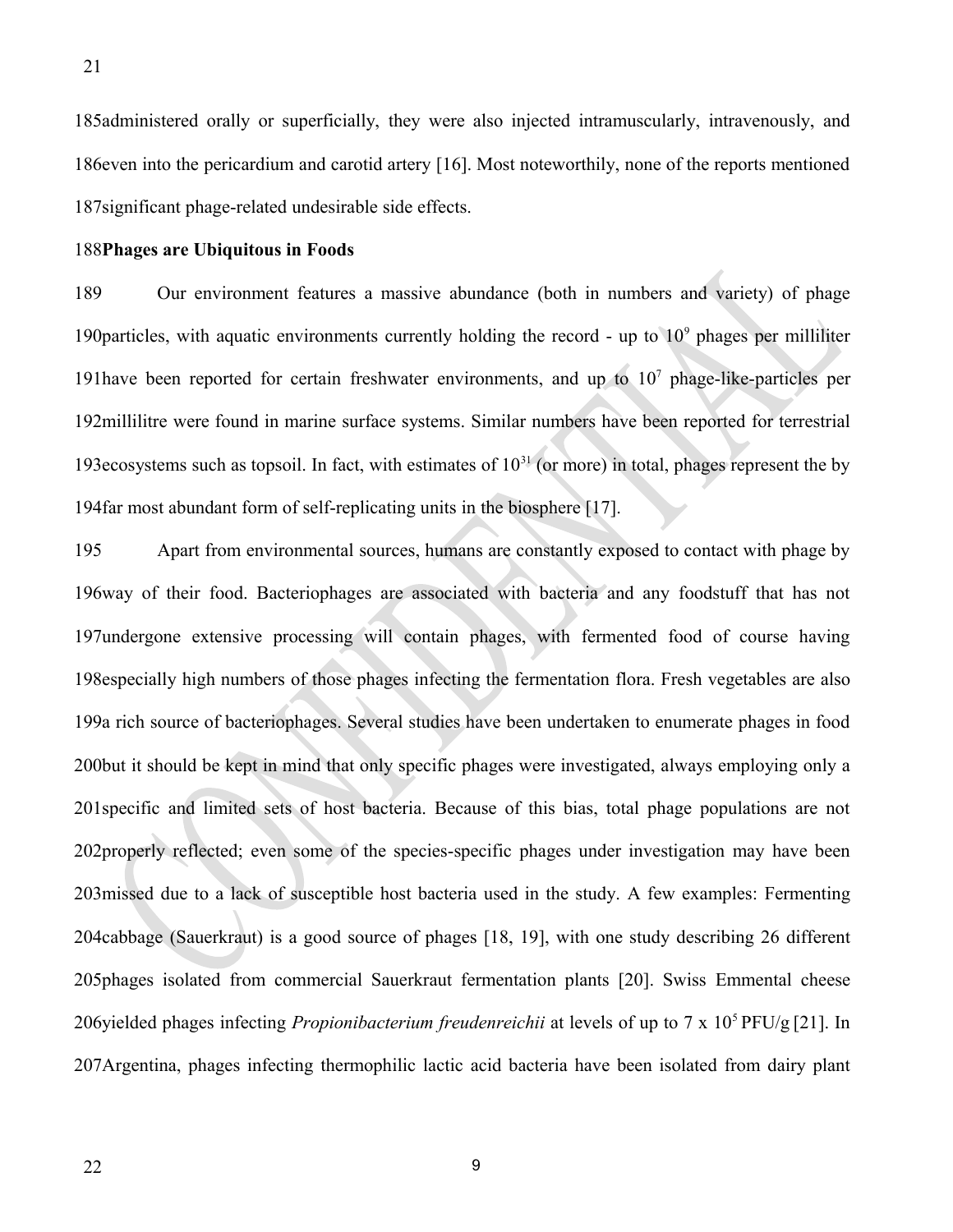208 samples at numbers of up to  $10^9$  PFU/ml, though these were from batches that failed to achieve the 209 desired fermentation levels [22].

Perhaps more importantly, phages can also be isolated from non-fermented foods. *E. coli* 211phages have been recovered from fresh chicken, pork, ground beef, mushrooms, lettuce, raw 212 vegetables, chicken pie, and delicatessen food, with counts as high as  $10<sup>4</sup>$  phages per gram [23]. 213Also, *Campylobacter* phages have been isolated at levels of 4 x 10<sup>6</sup> PFU from chicken [24], and 214*Brochothrix thermosphacta* phages from beef [25]. It is clear that we consume vast amounts of 215 phages every day, even if we limit our diets to eating only foods which are unspoiled and fresh. The 216 obvious conclusion that can be drawn from all of this evidence is that phages can safely be 217 consumed and therefore deserve the GRAS status [\(http://www.cfsan.fda.gov/~rdb/opa-g218.html\)](http://www.cfsan.fda.gov/~rdb/opa-g218.html). 210

## **CHOICE OF PHAGE FOR FOOD APPLICATIONS** 218

## 219Reasons to Avoid Lysogeny

The apparent safety of phages in general does not imply that all phages which can infect a 221 given host are suitable for use in biocontrol of pathogenic bacteria. This is because unlike virulent 222(strictly lytic) phages which invariably proceed directly to production of progeny phages after 223 infection, temperate phages do not always kill their hosts, in many cases can integrate their genome 224 into the bacterial chromosome (lysogenization), and can thereby alter the phenotype of infected 225hosts. Although, most phage genes should be silent in the resulting lysogenic bacteria, phages may 226 include moron genes which can be independently transcribed and may be able to phenotypically 227 alter the bacterium (lysogenic conversion), sometimes increasing the pathogenicity or virulence of 228their hosts. 220

An excellent example for pathogenicity associated lysogenic conversion is *Vibrio cholerae*, 230where the cholera toxin, CTX, is encoded on the integrative phage CTXΦ by the *ctxA* and *ctxB* 231 genes [26]. Other foodborne pathogens known for a phage-dependent virulence phenotype are 229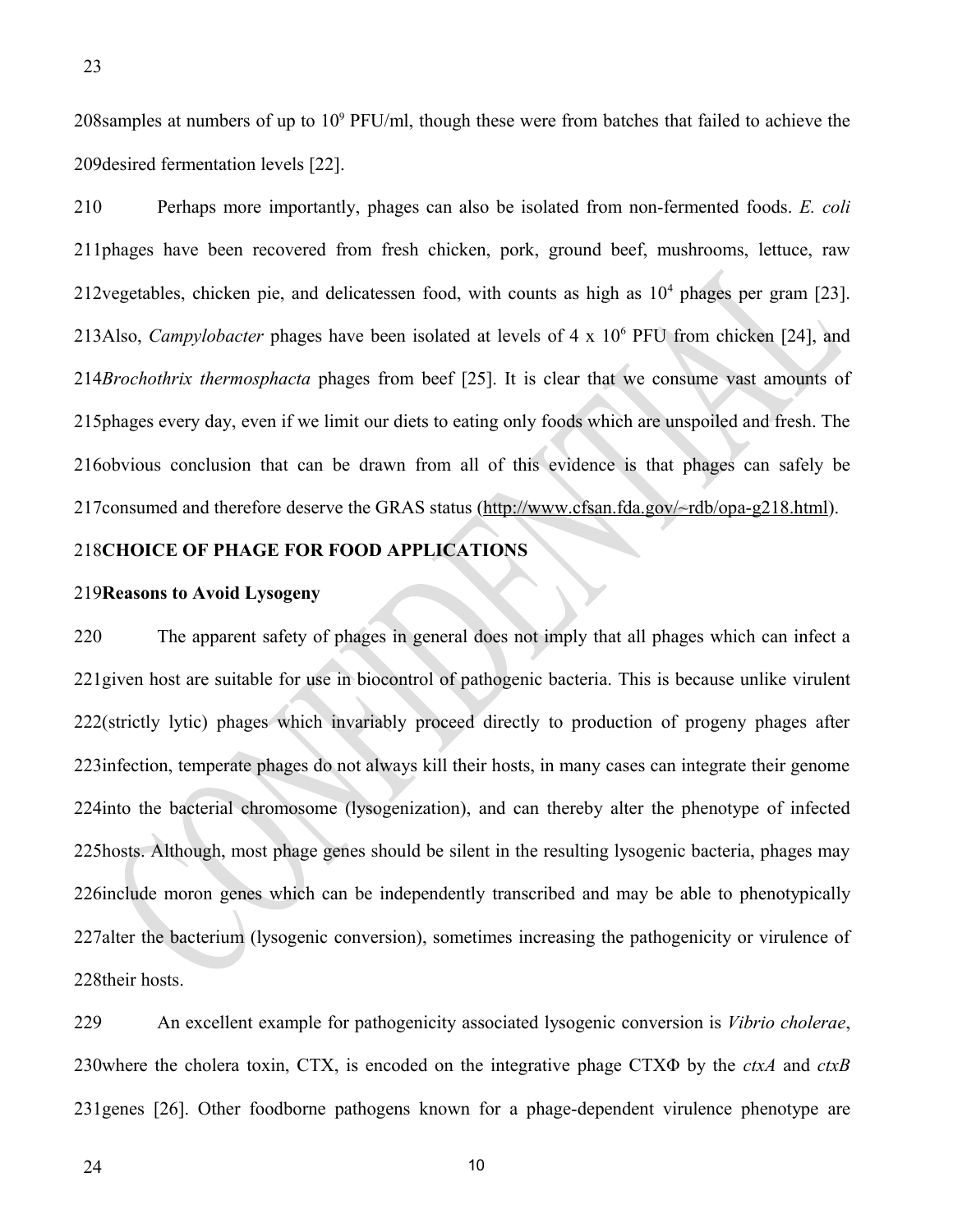232Shiga-like toxin (STX) producing *E. coli* where in many cases, the implicated *stx1* and *stx2* genes 233 are encoded on temperate phages integrated into the host genomes [27]. With some *E. coli* phages, 234 products of the virulence-associated genes are not transcribed until the prophage is excised and 235 enters the lytic cycle, but nonetheless their expression can aggravate disease symptoms when the 236 phages are liberated in part of the population [28]. There are many more examples of phages 237 influencing the pathogenicity phenotype of orally transmitted, food-associated bacteria.

Altogether, the possibility for lysogenic conversion diminishes the usefulness of temperate 239phages for biocontrol of pathogens, even if no virulence phenotype can be observed in the 240laboratory. Temperate phages are also unsuitable because they generally have narrower host ranges 241than virulent ones. Many bacteria are natural lysogens, and repressor-mediated immunity systems 242 will prevent closely related phages from completing a successful infection (i.e., phages featuring 243homologous repressor proteins and operator sequence binding sites). This homoimmunity is a 244barrier to biocontrol and could possibly hamper efficient large-scale production of these phages as 245many phage resistant lysogens would grow during fermentation. 238

#### 246Avoidance of Generalized Transduction

Besides lysogeny, a second phenomenon should be kept in mind when selecting candidate 248phages. Generalized transduction is a process where host DNA is packaged into phage heads, rather 249than phage DNA. The resulting particles can still recognize target bacteria, attach, and introduce 250this non-viral DNA which may then recombine with the genome and potentially introduce new 251 genes into the recipient bacterium [29]. If the host employed for the production of phage stocks is 252non-pathogenic or even GRAS, then the phenomenon is unproblematic. However, if such phages 253 are propagated on pathogenic bacteria, then transducing particles may contain information that 254 possibly transforms recipient cells into pathogens. Distribution of a virulence-associated genome 255 region via transduced DNA has been implied for several pathogens [30]. When a pathogenic 247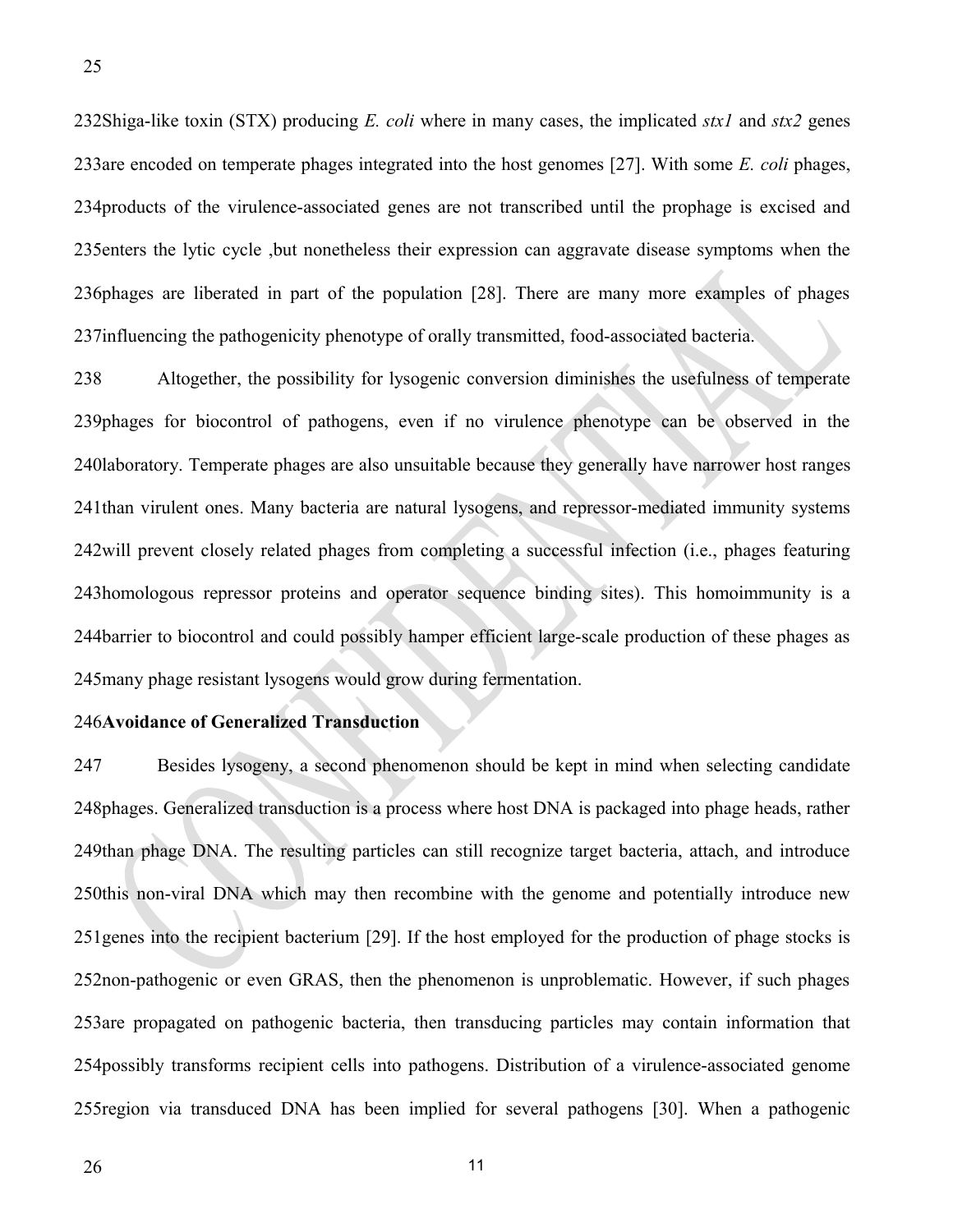256 propagation host cannot be circumvented, only phages not able to transduce should be used. At 257least in *Listeria* and *Clostridium*, but probably as a more general rule of thumb, phages having 258 defined, fixed genome ends are unable to transduce, whereas phages with terminally redundant and 259 circularly permutated genomes are capable of transduction [31, 32, 33, 34].

### **Desirable Properties of Food-Applied Phages** 260

Considering the above, phages suitable for biocontrol of pathogens in food should have the 261

262following properties (see also Article 1 on phage isolation and purification):

263- Broad host range (infecting members of the target species and/or genus)

264- Strictly lytic (virulent)

265- Propagated on non-pathogenic host

266- Complete genome sequences known

267- Lack of transduction of non-viral (i.e., bacterial) DNA

268- Absence of any genes encoding pathogenicity associated or potentially allergenic proteins

269- Oral feeding studies show no adverse effects

270- GRAS approval for use in foods

271- Sufficiently stable over storage and application

272- Amendable to scale up for commercial production

The basic biological characteristics can be inferred from relatively straightforward 274 experiments and bioinformatic analysis of the phage genome sequence. While our knowledge of 275 gene-functions is as yet limited, this approach by far exceeds the usual small scale safety 276 assessment that is performed when novel fermentation organisms are developed and used for 277 production of food or industrial/biotechnological fermentation processes. 273

## **BACTERIAL TARGETS FOR PHAGES IN FOODS** 278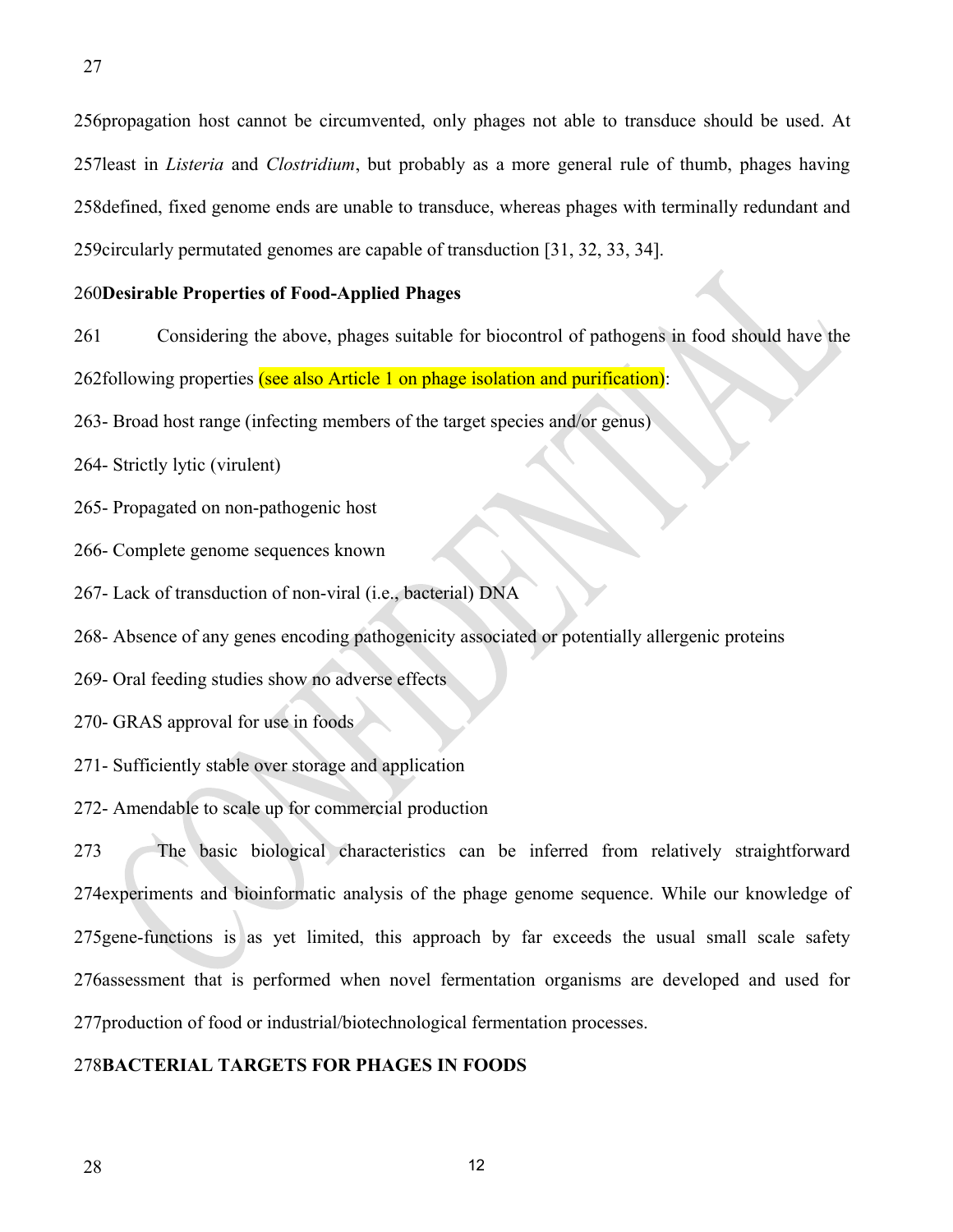A considerable number of bacterial diseases are primarily foodborne. While in many cases 280phage-based biocontrol of these pathogens in foods may be possible, only those organisms which 281 have thus far been investigated will be discussed here. Many of the insights and conclusions 282 derived from these studies will apply to other phage biocontrol measures as well. 279

#### **Animal Reservoirs** 283

Several foodborne pathogens have their reservoir in animals consumed by humans (see 285 **Article 5 on phage therapy of animals**). In-vivo biocontrol of these bacteria in the live animals 286 might be considered as phage therapy, but there is a subtle and important difference. Therapy 287 applies to infections and, in most cases, the animals are not infected but rather colonized 288 commensally by the human pathogens. The distinction is important because in an infection, the 289animal immune system would be fighting to clear the causative agent along with any therapeutic 290 measures taken. Alternatively, such pathogens could be controlled in post harvest applications. The 291 pros and cons of these divergent approaches will be discussed later. 284

#### **Target Bacteria for Pre-Harvest Biocontrol** 292

For both pre- and post-harvest application of phages to control unwanted bacteria we prefer, 294 for reasons just espoused, the term "biocontrol" to that of "phage therapy". Table 1 thus presents a 295 synopsis of studies on post-harvest phage *biocontrol* of undesirable bacteria. While some of the 296 underlying issues vary because of characteristics specific to the target organism, other 297 considerations relating to phage treatment of foodstuffs in general are shared. In the remainder of 298this section we focus specifically on introducing relevant target bacteria. 293

*Campylobacter. Campylobacter* is a Gram-negative bacterium that is well adapted to 300 colonizing the avian gut. The birds have no symptoms of illness and that means the target in an *in* 301*vivo* (i.e., in bird) approach of phage biocontrol is combating a bacterium in its natural ecological 302niche. Both *C. jejuni* and *C. coli* are, however, significant causes for food-borne enteritidis in 299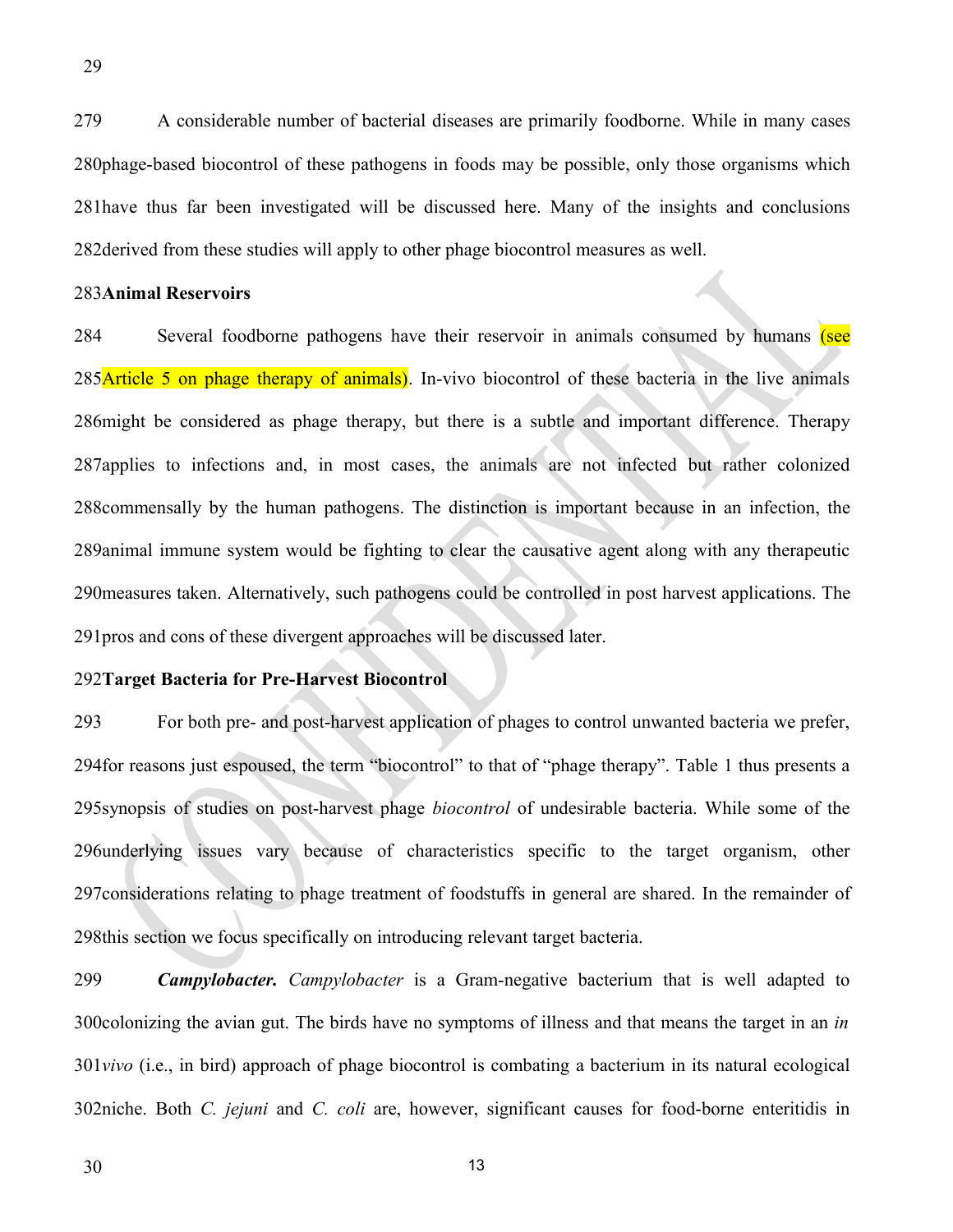303humans, with an infective dose requiring no more than 400-500 cells. Although the exact way of 304how *Campylobacter* causes disease inside the human host is still mostly unclear, some strains 305 appear to produce an exotoxin similar to cholera-toxin, which leads to watery diarrhea [35].

*Salmonella. Salmonella* is well known for causing diarrhea and remains one of the principal 307 causes of food-borne illness world-wide. Like *Campylobacter*, *Salmonella* strains are often 308 commensals in chicken and turkey. Therefore, eggs may carry the bacterium and meat is regularly 309 contaminated during slaughter of colonized animals. As with *Campylobacter*, this opens up two 310 different approaches for phage intervention, at pre-slaughter level and after slaughter. Moreover, 311 birds are not the only reservoir for these bacteria, which can be found colonizing other animals used 312as food, such as pigs [36]. This means that foodstuffs other than chicken meat and eggs are also at 313 danger of being contaminated with Salmonella. Treatment after slaughter and on different food 314 products may also be considered. 306

*E. coli.* The different pathovars of *E. coli* have a number of reservoirs, among which are 316humans themselves, from which they can enter the food-production process. The 317enterohemorrhagic strains (EHEC) such as O157:H7 are associated mostly with ruminants, where 318 they colonize the intestines. EHEC strains have been the focus of attention because of the severity 319 of the disease they cause, which is characterized by heavy bloody diarrhea, possibly followed by 320the Hemolytic Uremic Syndrome (HUS). The fatality rate of EHEC infection compared to other *E*. 321coli infections is high, even among healthy individuals [37]. Looking at the zoonotic character of 322the causative organism, an approach to reduce or eliminate these bacteria on the farm prior to 323slaughter, as with *Campylobacter* and *Salmonella* could be an elegant solution (see Article 5 on 324 phage therapy of animals). An alternative to the treatment *in vivo* is application of phages on food 325 items to reduce the risk of contamination. 315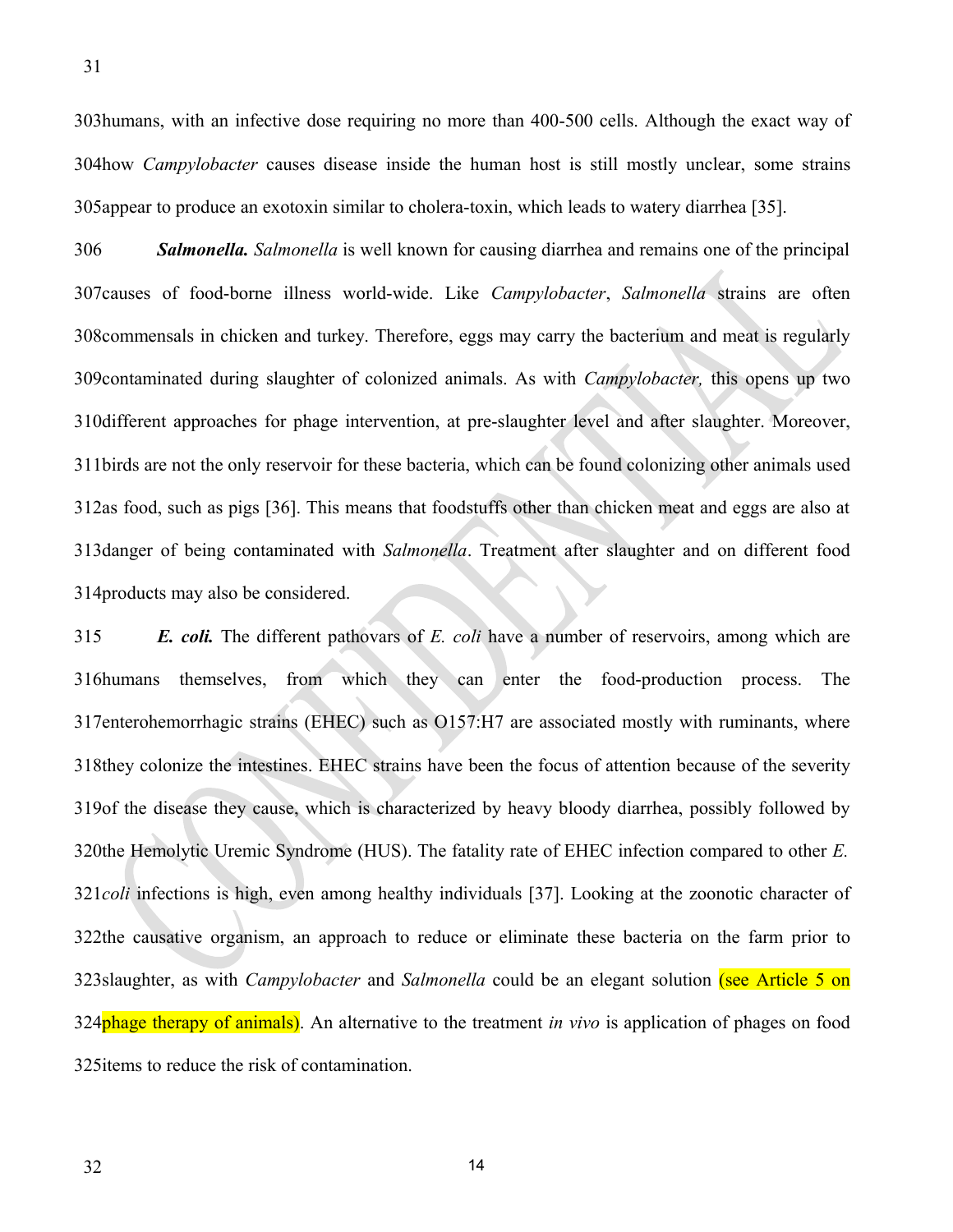*Listeria. Listeria monocytogenes* is the causative agent of the foodborne listeriosis. Though 327 well known, the actual disease incidence, while on the rise in many parts of Europe, remains 328relatively low. *Listeria* is an opportunistic pathogen, affecting mainly the very young and old, 329immuno-compromised patients as well as pregnant women. However, it is characterized by a high 330 mortality rate, which together with the ubiquitous distribution in many environments, hardiness, 331 and ability to multiply at refrigeration temperatures makes it an important food-associated 332pathogen. Several foods are especially at risk of contamination with *L. monocytogenes* such as fresh 333 and ready-to-eat foods. Others have a lower risk of being contaminated but allow the organism, 334when present, to grow to very high numbers. As a consequence, testing for *Listeria* is mandatory in 335many foodstuffs. Unlike the previously described pathogens, no clear reservoir for the bacteria can 336be pointed out. Rather, contaminations may occur via ingredients, factory workers, contaminated 337 faulty production equipment, or the factory environment. 326

*L. monocytogenes* is usually killed during pasteurization or other heat treatments. This 339 means, however, that foodstuffs which are not heated before consumption pose the highest risk 340[38]. Contamination of these higher risk food stuffs can occur up to and including the last 341 processing step, and phage-based intervention on the food item during these critical steps, likely to 342 carry the risk of contamination, may help avoid these contaminations. 338

## **Additional Nuisance Bacteria** 343

As noted, there exist a number of foodborne bacteria which could serve as targets for phagemediated biocontrol. An additional possible example includes *Enterobacter sakazakii*. *E. sakazakii* 345 346has caused outbreaks of disease, mostly in newborns and infants. Disease results in high mortality 347 and extended illness and infection is thought to occur following exposure to contaminated, 348 reconstituted infant formula [39]. 344

33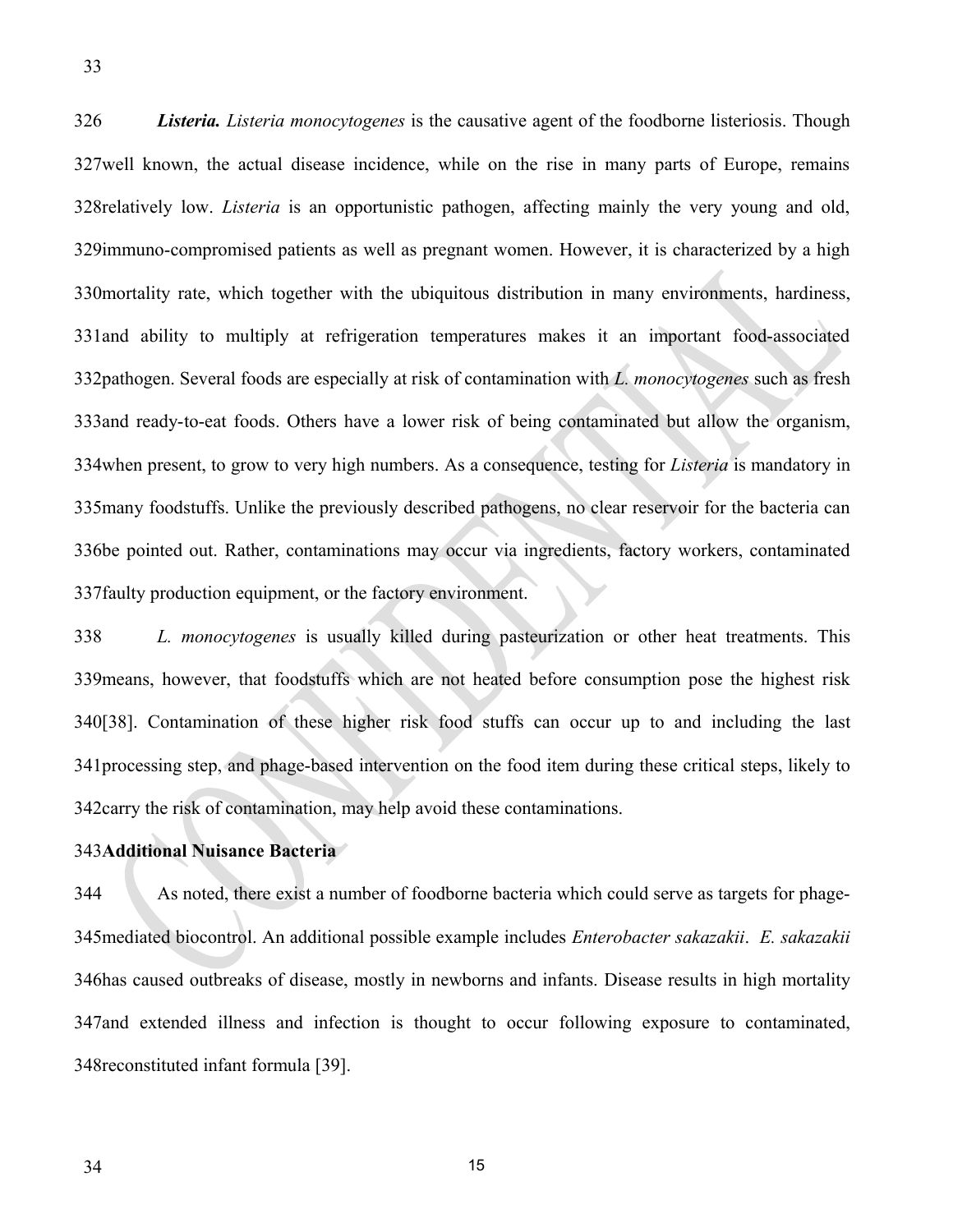Biocontrol by phages in foods need not be limited to bacterial pathogens. Thus, unlike the 350other organisms investigated in biocontrol strategies, Greer and Dilts [1] studied phage prevention 351 of the growth of spoilage organisms, and the ability of phages to extend shelf-life of the treated 352product. 349

#### **Generalizations** 353

All of the above organisms have in common that their initial numbers during contamination 355 of any food are likely to be very low. Any realistic experimental setup would therefore mean 356 employing low levels of bacteria. Most antimicrobials work by suppressing growth rather than 357killing the target bacterium and testing schemes for growth-suppression call for high levels of target 358bacteria at least in the guidelines for testing efficacy of anti-listerial measures as proposed by the 359US meat industry [40]. However, the same article clearly states that when investigating an 360antimicrobial that has the ability to kill the target organism as a post-lethality treatment, that is, 361 following a bacterium-killing processing step such as cooking, then lower or even very low 362 artificial contaminations are preferable. Another important factor in the experimental setup is the 363temperature which is chosen. Abusive (high) temperatures providing optimum growth conditions 364 for the undesired contaminants may occur either during storage at home or even at the retailers. 365 Therefore, efficacy testing at higher than normal storage temperature has its merits, but perhaps in 366parallel with testing under recommended storage conditions. 354

#### **EXPERIMENTAL PROOF OF CONCEPT** 367

Clearly there are many more possible targets for phages, such as all those bacteria which are 369 inherent to more specialized foods or which contaminate fermentation processes. These may not 370 necessarily all be pathogens, but instead bacteria that can cause spoilage or other undesirable effects 371 during fermentation or production of food and feed. Given that further exploration of biocontrol of 372foodborne bacteria using phages is unlikely to be emphasized without proof of concept, in this 368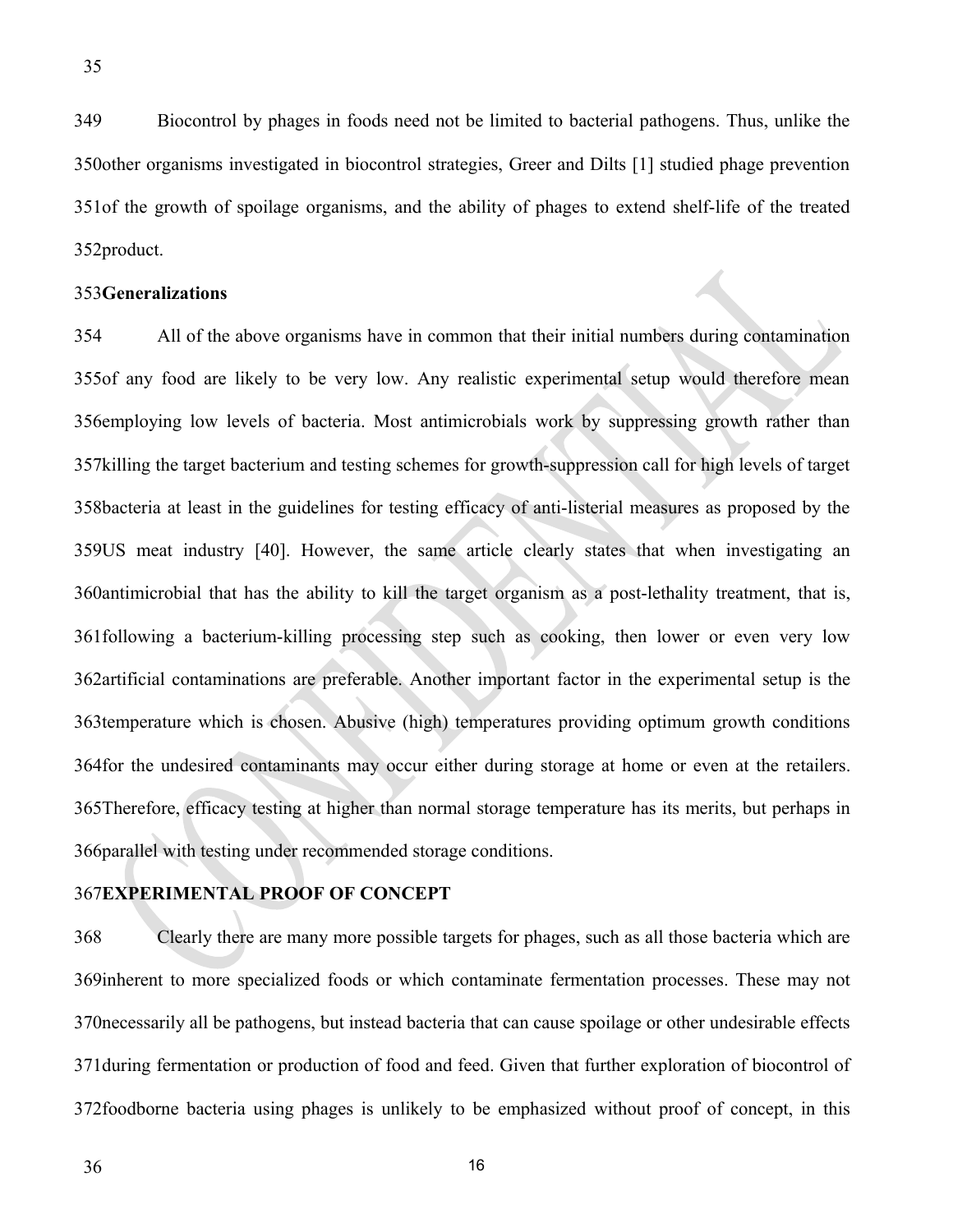373 section we provide an overview of studies which have provided evidence that phages can indeed 374 significantly reduce levels of bacterial contamination in foods.

## **Control of** *Campylobacter***,** *E. coli***, and** *Salmonella***, mostly on Animal Products** 375

In a study addressing the effect of virulent phages against both *Campylobacter* and *Salmonella* on artificially contaminated chicken skin, the authors achieved a 95% reduction in *C.* 377 378*jejuni* counts and complete eradication of *Salmonella* [41]. However, since *Campylobacter* can not 379 grow and multiply under the environmental conditions found on produced meat, thereby 380presumably interfering with biocontrol efficacy at this point, more research has been devoted to 381pre-harvest applications for *Campylobacter* control. 376

Isolates of the broad host range *Salmonella* phage Felix-O1 have repeatedly been tested for 383biocontrol of *Salmonella* in foods such as Frankfurters [42]. Although the experiments were 384 performed at high temperatures and with a high initial inoculum (conditions not likely to be 385 encountered during production and storage of such food), an approximately 2  $log_{10}$  reduction of 386bacteria was observed. In a different study, a phage termed SJ2 was incorporated into the starter 387 culture along with *Salmonella* during cheddar cheese production, which resulted in the absence of 388viable Salmonella cells after several months of storage, whereas high numbers of target bacteria 389 were readily isolated from non-treated control cheeses [43]. 382

The US EPA has recently approved the use of an anti-*Salmonella* phage product to be 391 sprayed or used as a wash on chicken prior to slaughter. The argument for such an approach is that 392 contamination of the meat with intestinal contents can largely be avoided during slaughter, but dust 393 caught in the animal plumage, which for some part will contain feces and the associated bacteria, is 394the responsible carrier for many carcass contaminations. Another commercial product containing 395phage to be applied as a spray or wash on cattle hides prior to slaughter targeted against *E. coli* 390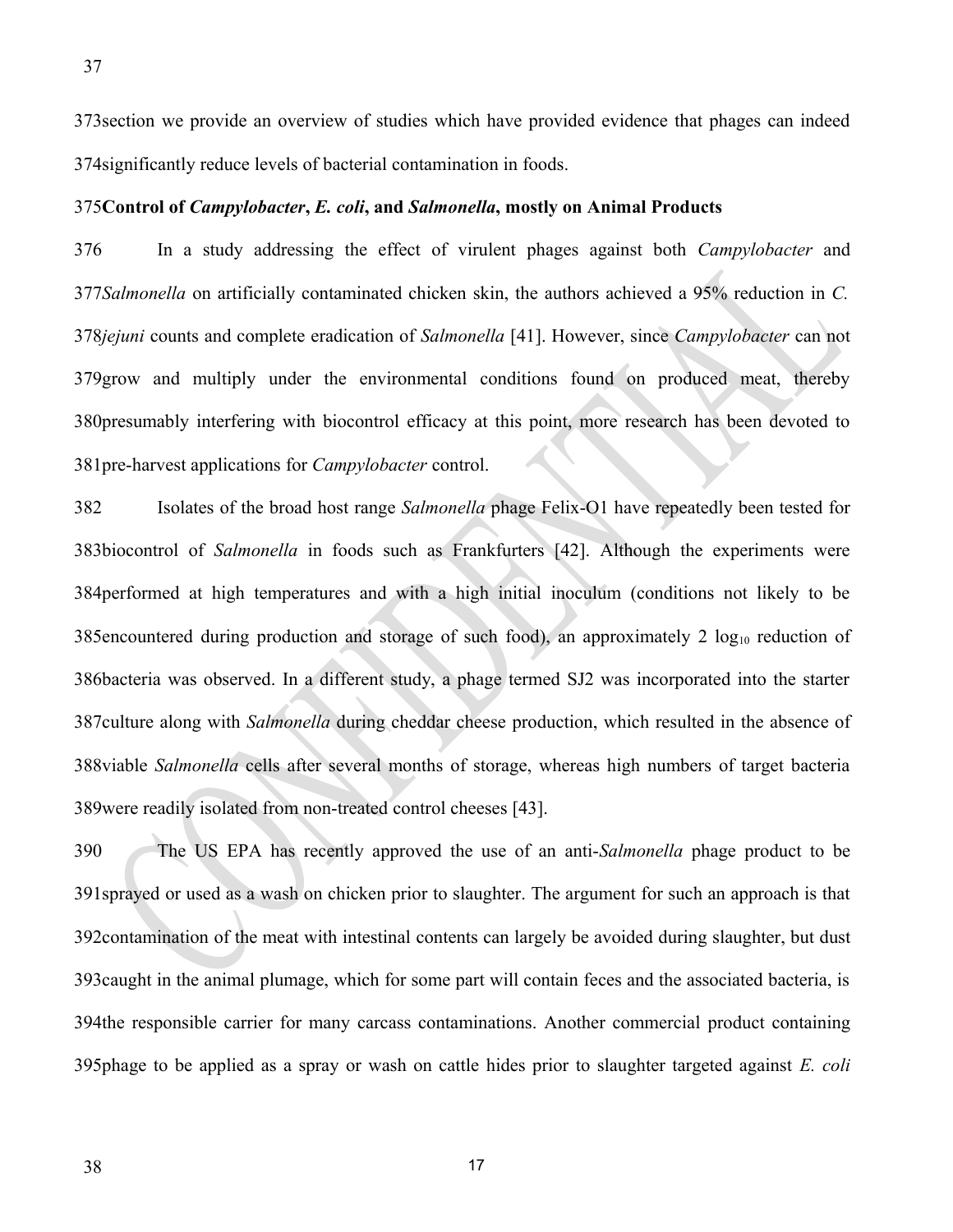396O157:H7 has also received EPA approval. Unfortunately, however, no further efficacy data are 397 available.

Beef artificially contaminated with *E. coli* O157:H7 at levels of  $10<sup>3</sup>$  CFU/g has been 399 $experiments$  and stored at 37 $^{\circ}$ C. No viable cells 400 were found remaining in seven out of nine samples and, in the remaining two samples, cell counts 401 were found to be below 10 cfu/g [44]. Another recent study used a phage cocktail against *E. coli* 402O157:H7 in a variety of foods and on hard surfaces [45]. Different phage dosages were tested on 403 ground beef, tomato, spinach, and broccoli, and results ranged from 94 to 100% elimination of the 404target bacteria at higher phage doses. The authors claim that the phages used are unable to 405transduce based on their virulent nature. Virulent phages are of course unable to elicit lysogenic 406 conversion, but it should be considered that lack of integration per se does not exclude transduction, 407where host DNA is inadvertently packaged instead of progeny phage DNA and where the infectious 408 particles thus formed can subsequently introduce host DNA from one cell into another [31]. 398

### **Control on Plant Products** 409

The potential of phages to reduce *Salmonella* on contaminated fruit has been investigated 411[46]. While a high level reduction was observed on honeydew melons, the phages had little effect 412on the bacteria on apple slices. This correlated with rapid reduction of infective phage particles that 413 could be recovered from the surface of the apples, which the authors attributed to the low pH. It 414 might also be due to other plant-derived components, which have been reported to more rapidly 415 inactivate phage (Guenther et al., submitted). In principle, differentiation of these two explanations 416 could involve determinations of phage-decay rates in the presence of apple extract versus pH-417 adjusted apple extract. In general, these observations are suggestive of the utility of testing phages 418 for durability within the intended-use environment prior to investing a great deal in further phage 419 characterization. Indeed, one could envisage phage enrichment schemes involving the amplification 410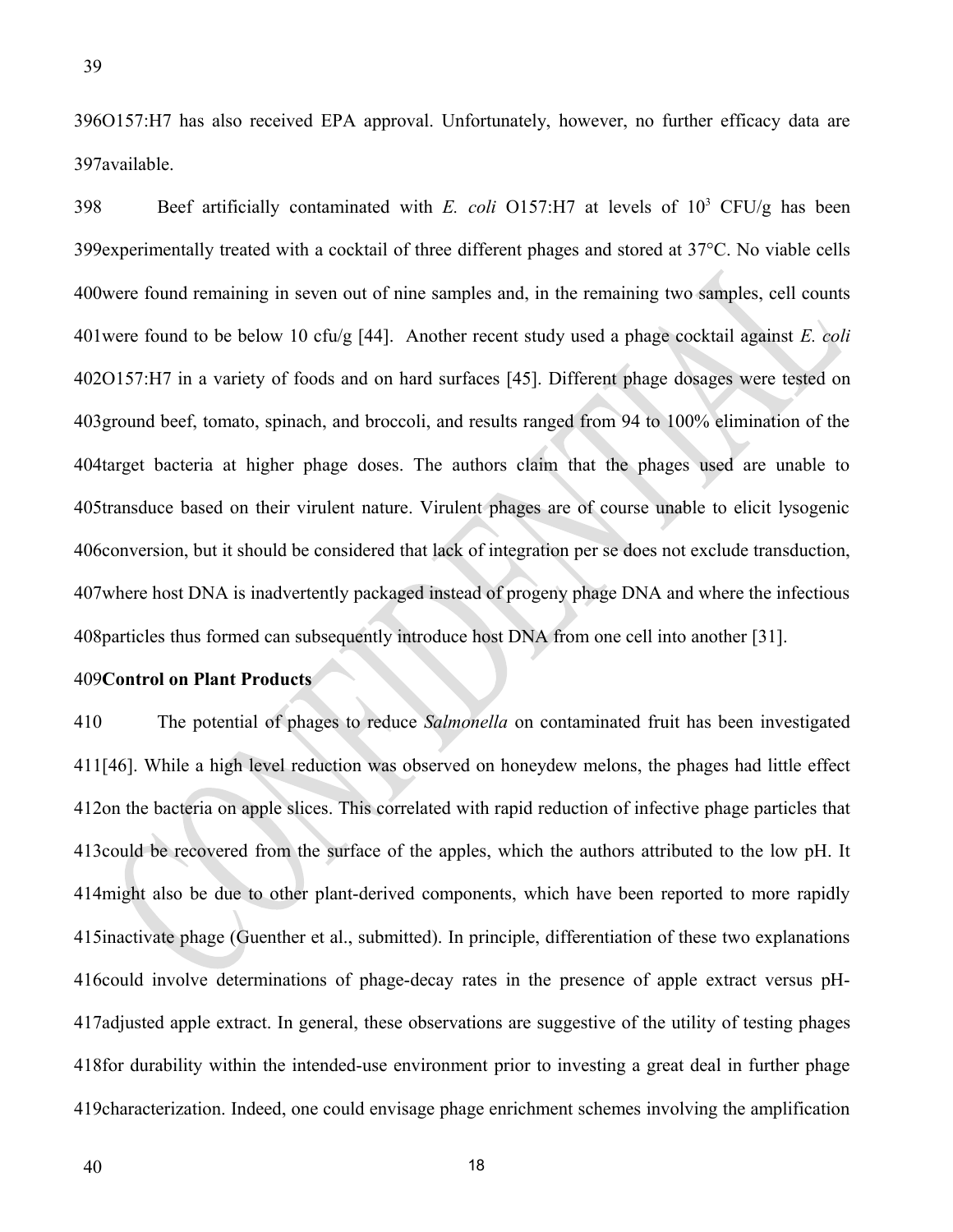420of heterogeneous phage mixtures in the presence of both specific target bacteria and extracts of 421 specific target food (see Article 1 for more on principles of phage isolation).

### **Control of Additional Bacterial Targets** 422

Reports on other bacterial targets are less frequent. Examples include the attempt to prevent 424 or slow down spoilage of beef by using phages targeting the primary spoilage microflora of fresh 425 meats, mostly consisting of *Pseudomonas* spp. [47]. However, only small effects were observed and 426the authors concluded that the host range of the pool of phage employed was too narrow. A seven-427phage cocktail was used in the study, but host range studies had previously indicated that a 428 significant percentage of food isolates were not affected by any of the employed phages. In such a 429 multi-phage application where single phages each have a very limited host-range, it must also be 430 noted that the dosage of each individual phage must be above the critical threshold concentration 431 where phage-host encounters become likely. Another report describes the successful control of *Enterobacter sakazakii* in reconstituted infant formula by two newly isolated phages [48]. In these 432 433 experiments, a dose and temperature dependent response to phage infection was observed, again 434 showing that higher doses were more effective. 423

### **Focusing on** *Listeria* 435

Several studies have described the use of *Listeria* phages as a means to control *Listeria* in 437 foods. Cocktails of different phages, alone and in combination with a bacteriocin were tested on 438honeydew melon and apple slices [49, 50]. As seen in similar experiments with *Salmonella* phages 439[46], a reduced activity correlating with phage instability was observed on apples. A reduction of 2 440to 4.6 logs of the bacteria was observed using phages alone, which performed better than nisin 441alone, and a cumulative effect was observed when the bacteriocin was also added. One of the two 442 cocktails described in the report has since received FDA approval for use as additive in the 443 manufacture of some meat products. 436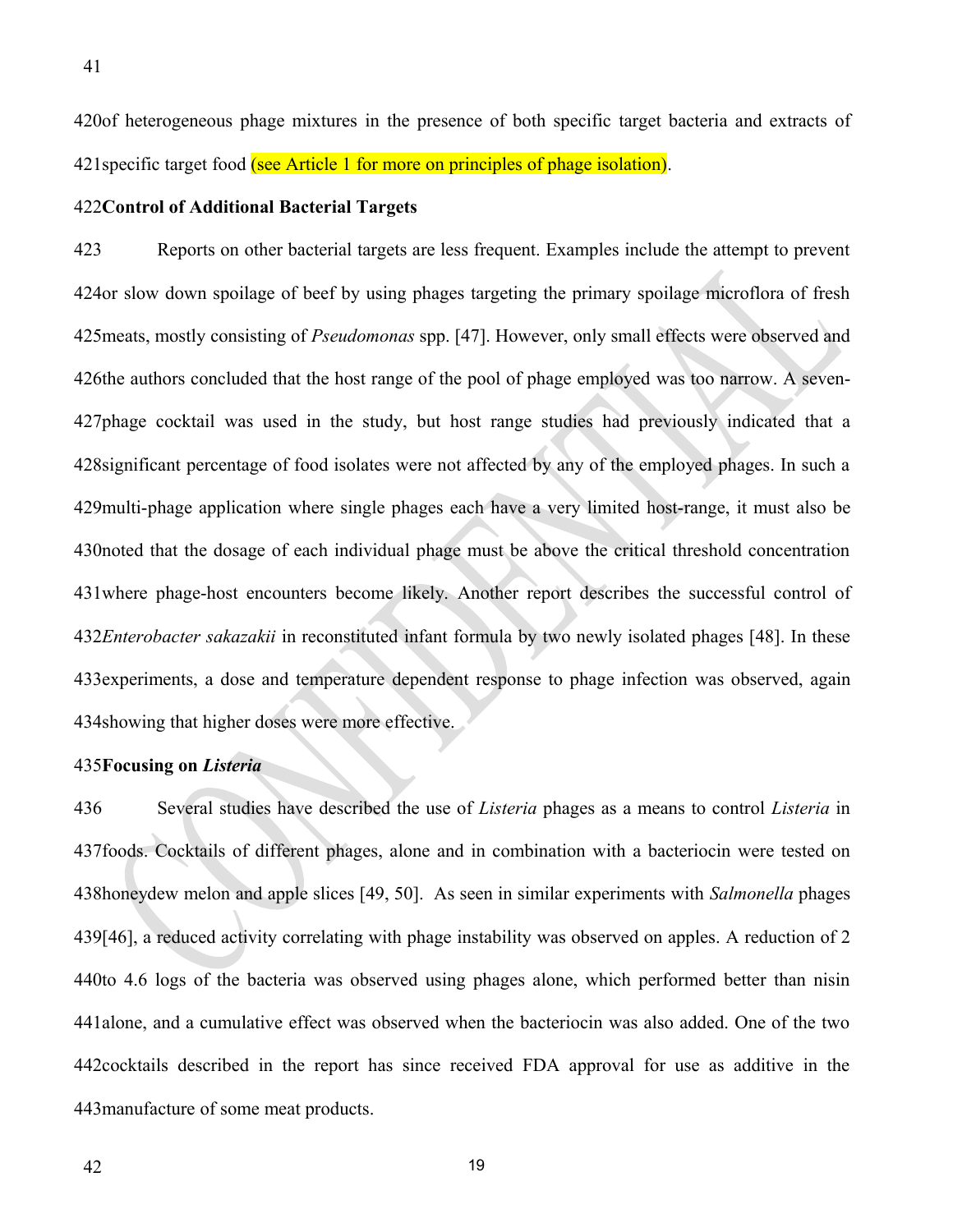Another report describes the use of P100, a single, broad host range, virulent *Listeria* phage 445[13]. The efficacy of the phage in combating artificial contamination in the manufacture of smeared 446 cheeses was evaluated, showing that depending on dose and treatment regimen the contamination 447 could be reduced below levels of detection for the entire ripening time [13]. The failure of cells to 448re-grow was observed only in the highest dose treatment, indicating that the killing effect only at 449the highest used doses was complete. The report also contains data pertaining to the safety of this 450bacteriophage, both high-dose oral rat feeding data - showing no measurable differences between 451 rats having been fed high doses of phage and those in the control group - as well as *in silico* 452 genome analysis showing an absence of virulence genes, toxin proteins, and matches between 453 putative encoded proteins and known allergens from specialized databases. An even more 454 comprehensive report with detailed efficacy data using P100 and A511 (another virulent *Listeria* 455phage) on a large variety of ready-to-eat foods has recently been conducted [51]. Following 456 optimization of food-specific application protocols, reduction of more than 99% could be obtained 457 in most cases. 444

On the contrary, one study found that addition of phages had no significant effect on the 459 presence of *Listeria* on artificially contaminated beef [52]. Analyzing the data, the reason for the 460 failure may have been the fact that insufficient phage concentrations were used. The authors dipped 461 the contaminated beef in a solution containing  $10<sup>3</sup>$  PFU/ml of phage LH7. After removal, one could 462 expect the surface to retain approximately  $5\text{-}10\mu$ l/cm<sup>2</sup> of the phage solution. This would result in a 463phage concentration of only 0.5-1 phage per square centimeter. Considering that contamination 464 levels in the experiment were 1000 bacterial cells/cm<sup>2</sup>, the chance of a single phage to infect a host 465 cells was extremely low, thus the effect was found insignificant (see considerations discussed 466above) (see also Article 3 on phage therapy pharmacology). 458

#### **PRE- HARVEST VS. POST-HARVEST INTERVENTION**  467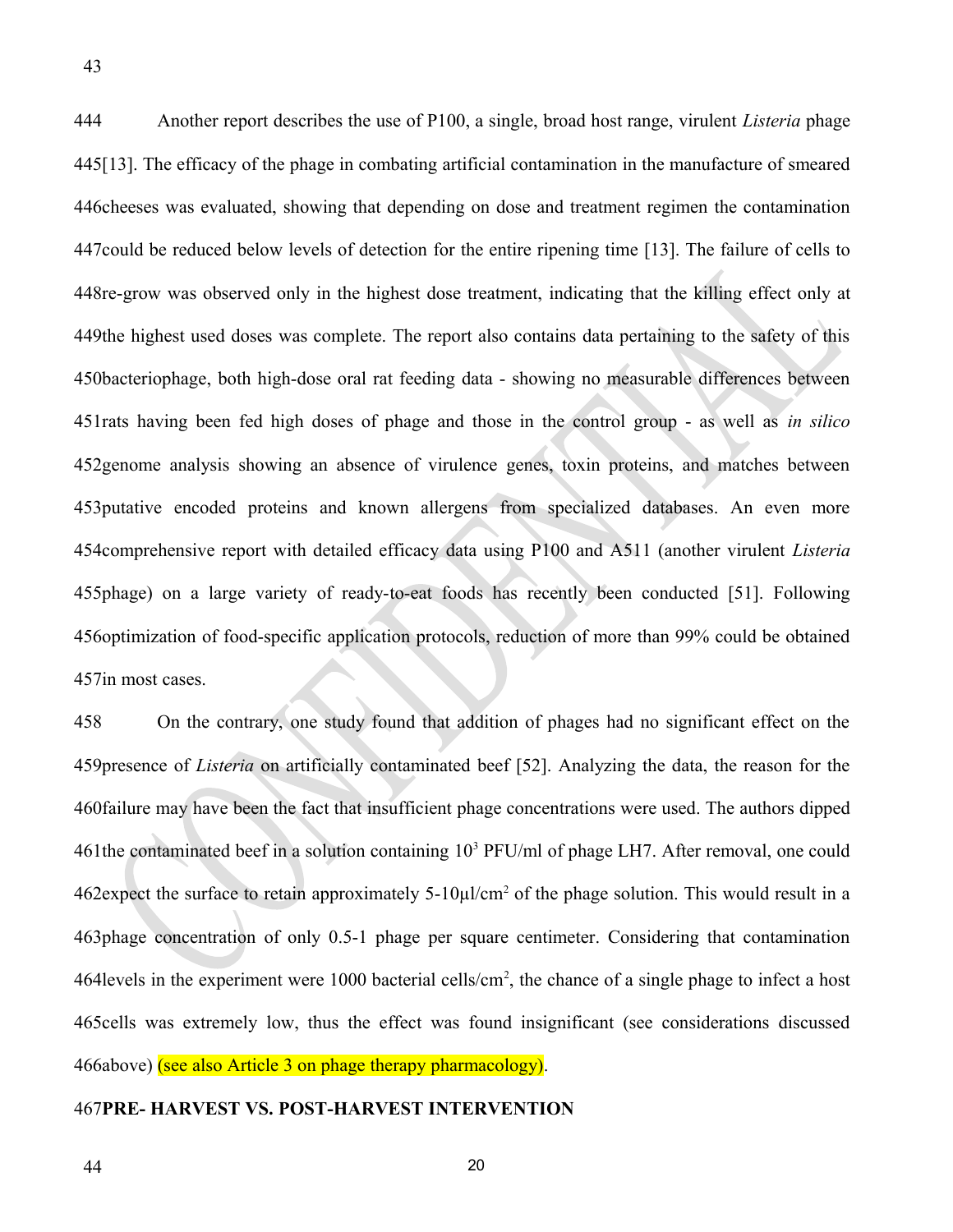Complete eradication of bacteria adapted to the animal gastrointestinal tract, featuring a 469 complex and highly dynamic ecosystem, may be beyond what bacteriophages can offer. 470Nonetheless, risk analysis modeling indicated that a  $2 \log_{10}$  reduction in the feces of the slaughtered 471 animal could reduce risks to consumers by 75%, and 1 log reduction levels could still reduce risks 472by 45% [53]. Treatment of the meat after slaughter is an alternative, but clearly different approach. 468

Intervention strategies at the farm level using *Campylobacter, Salmonella*, *and E.coli* 474bacteriophages have been considered for biocontrol purposes. Unlike in the eradication of 475 pathogens on finished or semi-finished food products, the numbers of target bacteria in the animal 476 intestines are usually very high. *Campylobacter* counts in broiler chicken feces often reach numbers 477 of  $10^7$  CFU/g [54]. Once the first chicken is colonized, the rest of the flock will follow and 478 colonization in the flock tends to be universal, because of the coprophagic nature of chickens [55]. 473

On-farm, *in vivo* biocontrol of zoonotic pathogens may be attractive because of its elegance, 480especially since a significant degree of phage replication (progeny phage may contribute to the 481biocontrol efficacy) may allow lower dose applications. It is obvious from experimental data, 482 however, that complete eradication of the target organisms will be extremely difficult or impossible 483to achieve. Nonetheless, reduction prior to slaughter will contribute to consumer safety. Most 484 experiments have been undertaken with specific target bacteria which were susceptible to the phage 485 or phages used. Colonization of animals in herds or flocks spreads exponentially, and the sources of 486 primary contamination are varied and previous occupants of pens and holding facilities may 487 contribute as a source. This means that phages used should not only have a sufficiently broad host 488 range against a wide variety of strains in collections, but rotation of different phages or the use of 489 cocktails may be necessary to avoid selection of specialized phage-resistant strains in the long run. 490In environmental application in or around food processing facilities, a similar problem might occur, 491but not in the phage treatment of food, where all phages (including infected and possibly resistant 479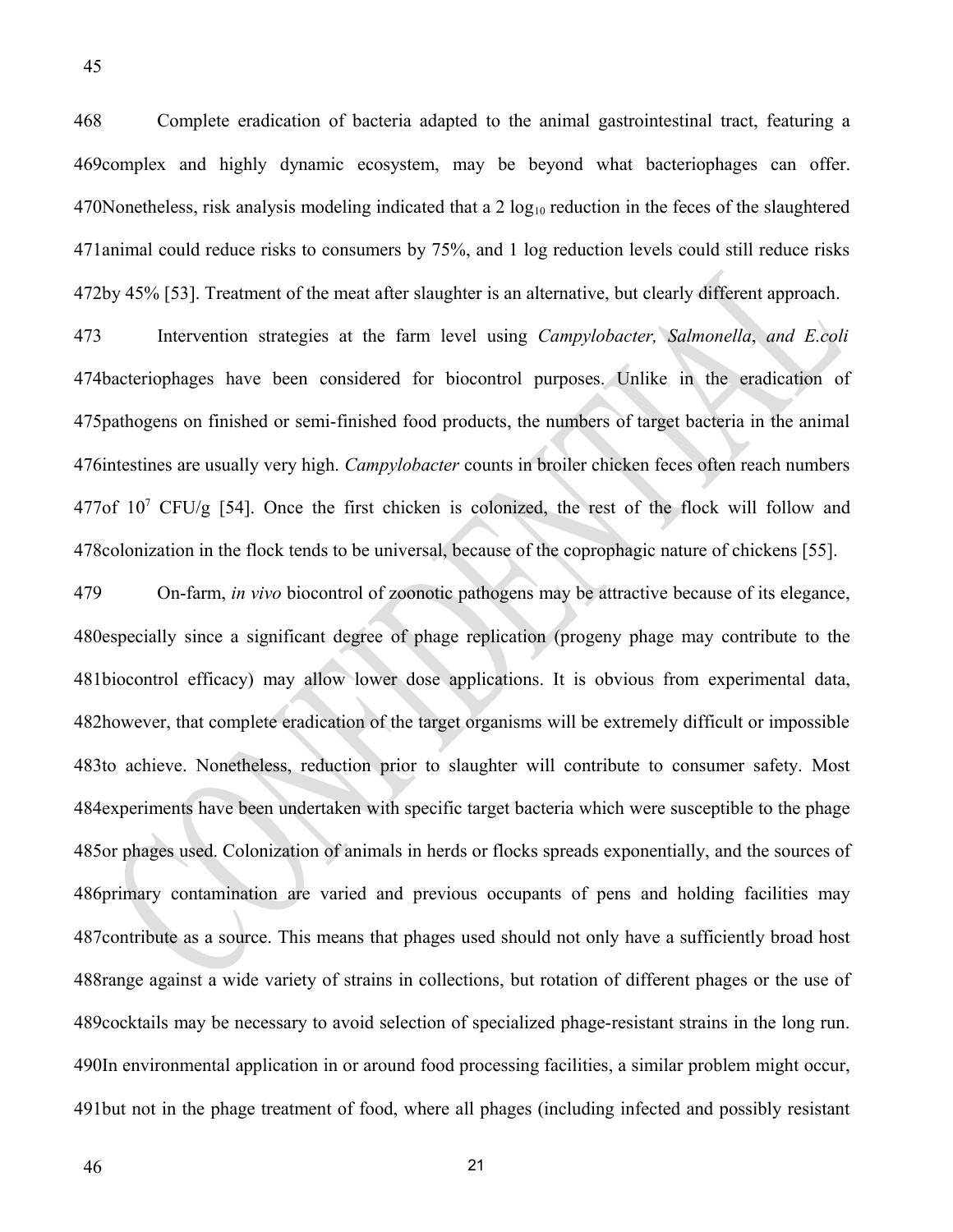492bacteria) are removed from the contamination source, thereby preventing establishment of a phage-493 resistant house flora.

It is obvious that both pre- and post-harvest applications have their merits and drawbacks, 495 and ultimately both strategies may be adapted, at least for some target organisms. Treatment of 496finished food products, in particular, will always involve large numbers of phages. These phages 497 will furthermore have to be purified to remove cell wall-associated endotoxin or other undesired 498 cellular debris. Whether phages to be used in livestock need to be purified to the same extent or if 499feed law requires even more extensive purification has not been determined. Indeed, these questions 500 have more of an economic aspect than a scientific one and economics will play a large role in 501 deciding which approaches will be taken. However, these considerations in no way detract from the 502 validity of scientific experiments which indicate the technical possibilities of phage biocontrol. 494

### **S03BACTERIAL RESISTANCE TO PHAGES**

The important subject of resistance is raised whenever phage therapy or treatment of 505foodstuffs is discussed. In order to not become "extinct", bacteria have evolved to be able to escape 506 and balance phage predation at some level. Different resistance mechanisms exist through which 507bacteria can protect themselves against bacteriophage attack. 504

## 508Restriction-Modification and Abortive Infection

Restriction enzyme systems, for example, recognize and cut foreign DNA which does not 510 contain correctly modified bases. Phages, on the other hand, can protect themselves against these 511 endonucleases by modifying their own DNA, or by altering or avoiding the specific sequence 512 motifs recognized by the restriction enzymes. Also, target cells will have a second enzyme that 513 modifies the cellular DNA in order to protect itself from the nuclease activity. During phage 514 infection there consequently is a possibility that the phage DNA will be modified and protected 509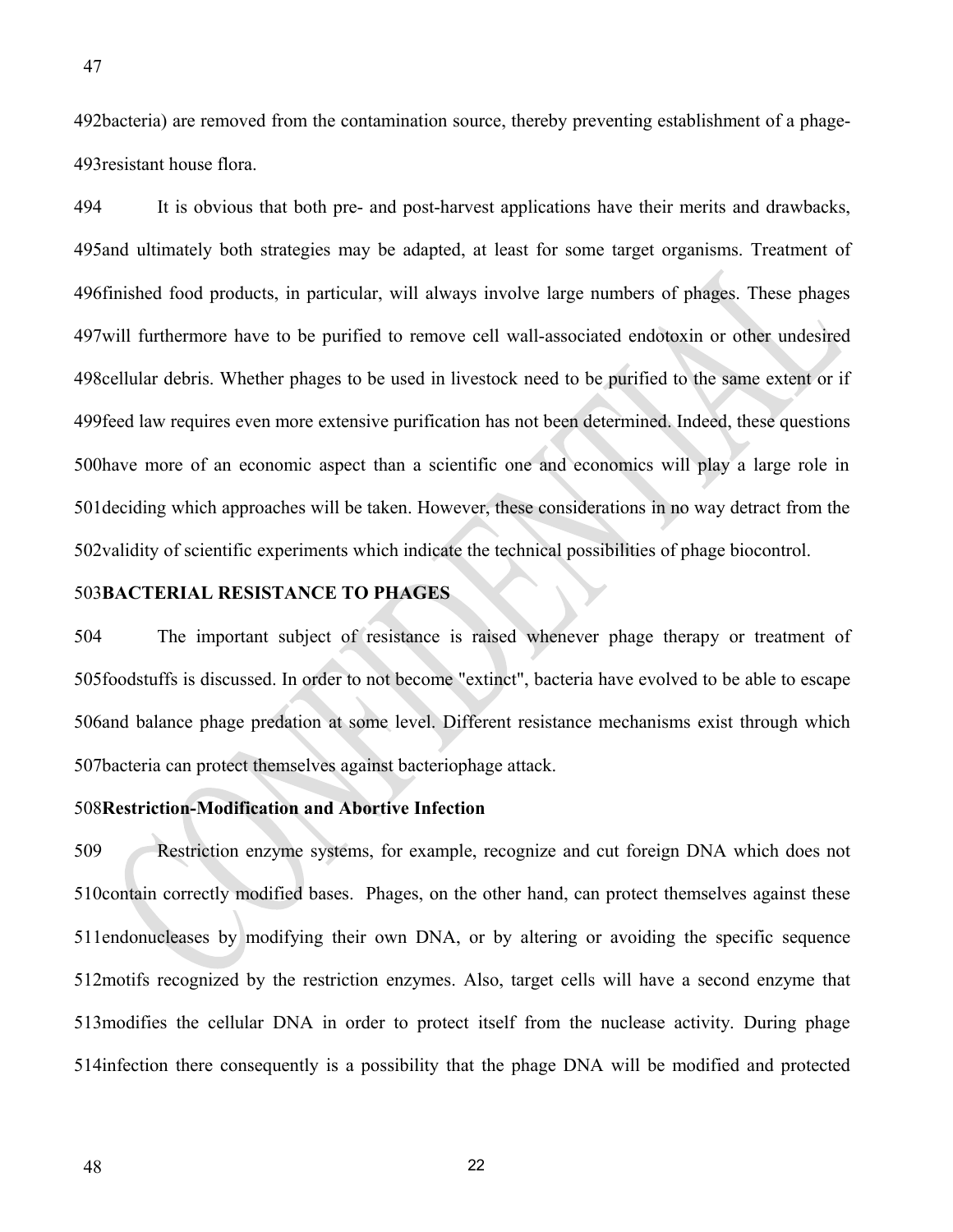515 prior to restriction. It then will no longer be recognized as foreign, and the infection can run its 516 course leading to release of progeny phages that all have modified DNA [56].

Some bacteria have abortive infection mechanisms which result in infection death without 518 producing progeny phage. Such systems are disastrous for phages from an ecological point of view. 519However, they do not affect the intended outcome of a food-treatment scenarios since infected 520bacteria still die, at least so long as successful biocontrol does not require phage production of new 521 phages. Although these mechanisms are widespread among bacteria, screening for phages using a 522large number of bacterial isolates from the environment and food sources will result in the 523 identification and selection of phages able to overcome these barriers. 517

#### **Bacterial Mutation to Resistance** 524

Spontaneous mutations by bacteria can sometimes also result in phage-insensitivity. A 526 famous experiment demonstrated that such mutations occur at the same rate in a bacterial 527 population whether phages are present or not [57]. However, mutations are mostly detrimental, and 528 any effects related to phage resistance may disappear when the phage pressure is relieved, either by 529 reversion to the wild-type (i.e., back mutation) or because remaining wild-type cells replace the 530 mutant cells because of their greater fitness. These phenomena have also been observed in phage 531treatment of foods. Apparently unstable mutation featuring aberrant cell shapes, followed by 532 reversion after a few generations, has been reported [44]. In this study, a mutation rate of  $10^{-6}$  was 533 calculated to occur during phage treatment. In this particular application where phage is applied on 534the food to eradicate pathogens, such a mutation rate will not have any measurable effect on overall 535 efficacy, simply because the number of bacterial cells per weight unit is too low to give rise to 536 significant numbers of phage resistant mutant bacteria. 525

Considering a realistic situation with low-level contaminations, any intervention strategy 538 which reduces the bacterial burden by more than two orders of magnitude will significantly 537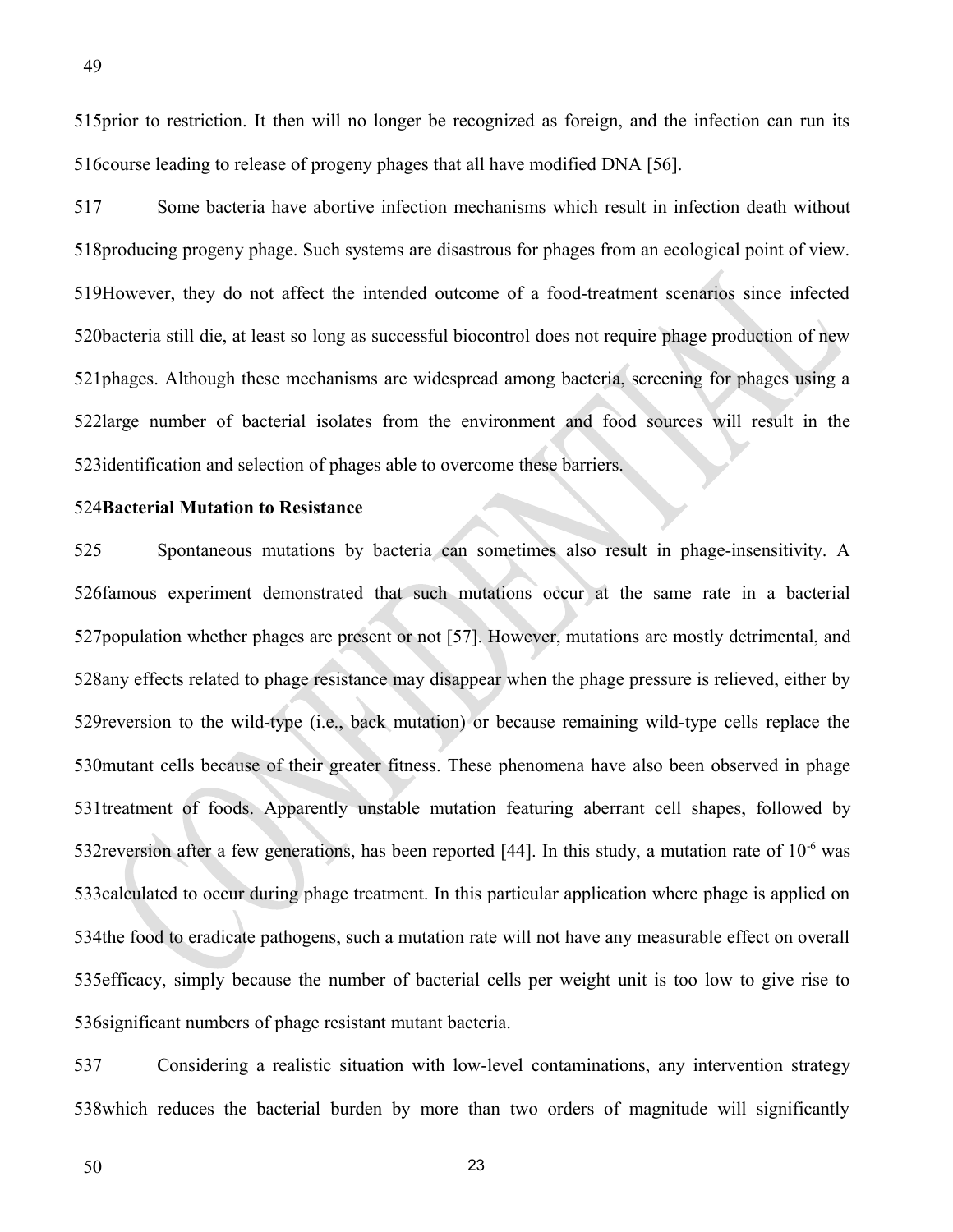539 enhance food safety. However, a decrease of 2  $log_{10}$  does also mean that statistically one percent of 540the cells will be missed, which will survive and may eventually grow to higher numbers (though if 541 starting with low numbers of cells along with only modest additional bacterial growth, this 542 regrowth should still give rise to only 1% as many bacteria as would have been present given 543 growth without the initial reduction, a situation that is quite different from bacterial growth to the 544 stationary-phase densities which can be observed in the laboratory). It thus is evident that a 545 theoretically possible mutant survival frequency of  $10^{-6}$  will be irrelevant in those cases where food 546 is treated with phage and subsequently leaves the production facility, that is if a  $10^{-2}$  survival rate of 547non-mutant bacteria is expected.

If phage-resistant bacterial mutants do not escape into an environmental niche where phage 549 selective pressure is high, then such mutants cannot be expected to present any danger to long-term 550 efficacy of phage-based intervention. However, in other types of application, mutation may be a 551 significant feature. For instance, if phages were to be used as an environmental cleaning agent in 552 areas suspected of holding niches for the target bacteria, mutation could allow the bacteria to adapt 553 and still exist in those niches. Subsequent treatment of the foodstuff contaminated via this niche 554 using the same phage would then fail. A similar situation arises when trying to eradicate bacteria 555 among farm animals. 548

#### **NUTS AND BOLTS OF PHAGE APPLICATION TO FOODS** 556

Laboratory experiments clearly show that phages can help control foodborne pathogens. 558 While phage biologists main target has to be selecting appropriate phages with sufficient host range 559 and with safety of the preparation in mind, some of the thoughts should consider actual 560 applications. This begins with the laboratory challenge studies undertaken: is the tested food stuff at 561 risk from contamination? Is the contamination scenario realistic? Is the method of applying the 562phages possible in reality? While the method of application (dipping, spreading or spraying) may 557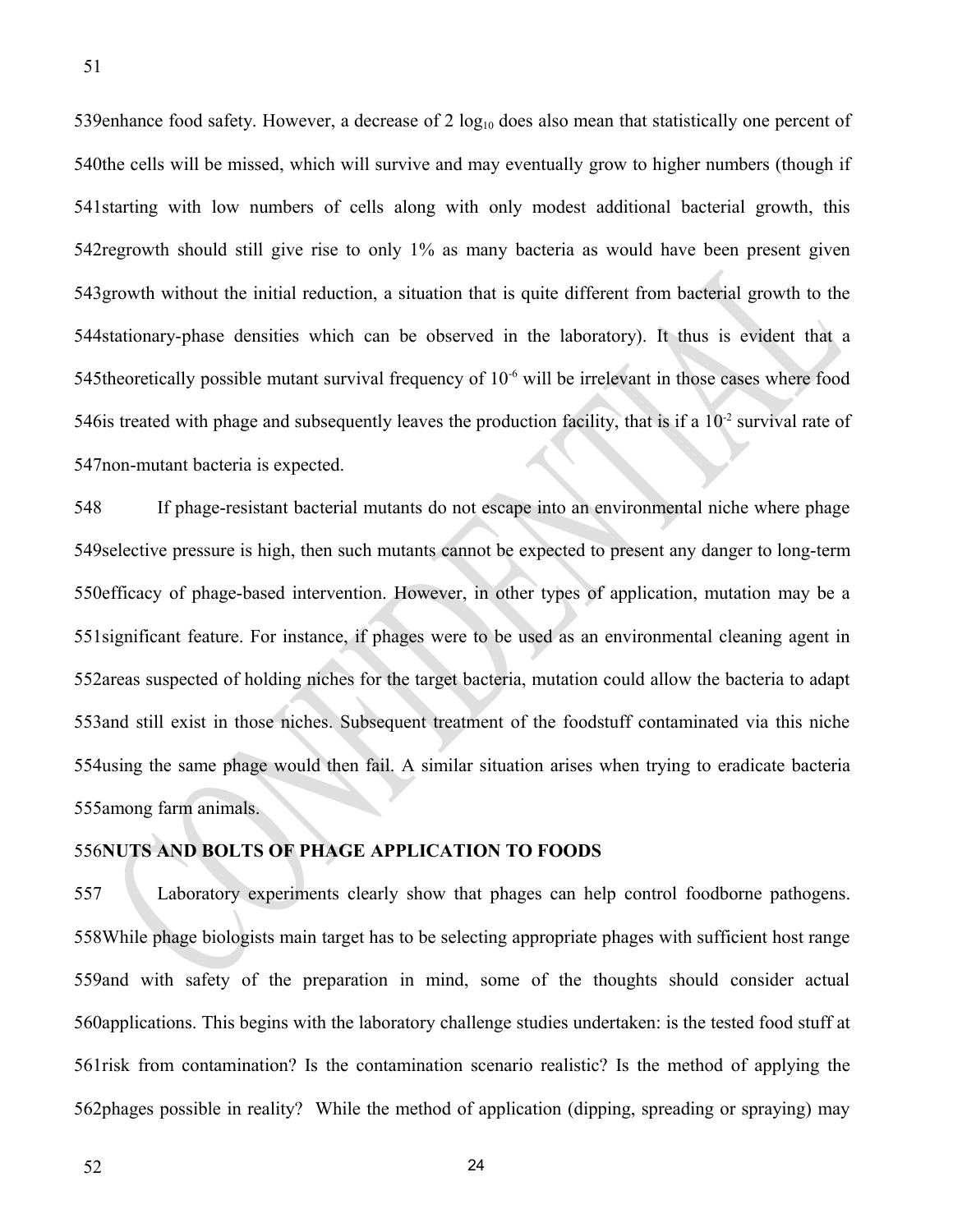563 have little effect on efficacy, the amount of fluid in which the phages are applied is important (S. 564Hagens, unpublished results). The moment of phage application in relation to contamination may 565also play a role. If the moment of phage addition is seconds after contamination (i.e. as in a possible 566treatment after slicing of cooked RTE meat products), then experimental conditions should mimic 567this situation. As a general rule, the most indicative studies will be those where realistic 568 contamination and treatment scenarios are used.

Actual introduction to processing facilities may pose additional challenges. An application 570 method that can be incorporated into the normal processes is ideal. If that is not possible, then the 571 application should be the most convenient, most economical, and least invasive to the process itself.  $572$ Identification of the contamination source(s) may be very helpful as well. If a raw material is 573 regularly contaminated and none of the processing steps is lethal to the target bacterium in question, 574 then the most logical step would be treatment of the raw material as it enters the production facility. 575This has two advantages, firstly the surface-to-weight ratio of the incoming product is likely to be 576 smaller than that of the final product and thus the overall phage dose can be lower and secondly 577 eradication of the target organism at this point avoids dissemination of the target bacterium 578throughout the facility, which in turn can reduce contamination of machinery and food contact 579 surfaces and thus recontamination of un-contaminated foods. While phage resistance through 580 mutation does not have to be a problem if food alone is treated, tsome care has to be taken that 581phage pressure is kept low on the niches and reservoirs where the target organism may reside. 582Harsh chemical cleaners may not be appropriate for use on foods, but they can be very effective in 583 environmental application, are cheap, and can penetrate anywhere a phage can. 569

Given that phages can be efficacious in their biocontrol of foodborne bacteria, but that 585 mutation to phage resistant can occur plus phage penetration to bacteria may be inefficient as well 586as other concerns, there exist various strategies by which phage biocontrol of foodborne bacteria 584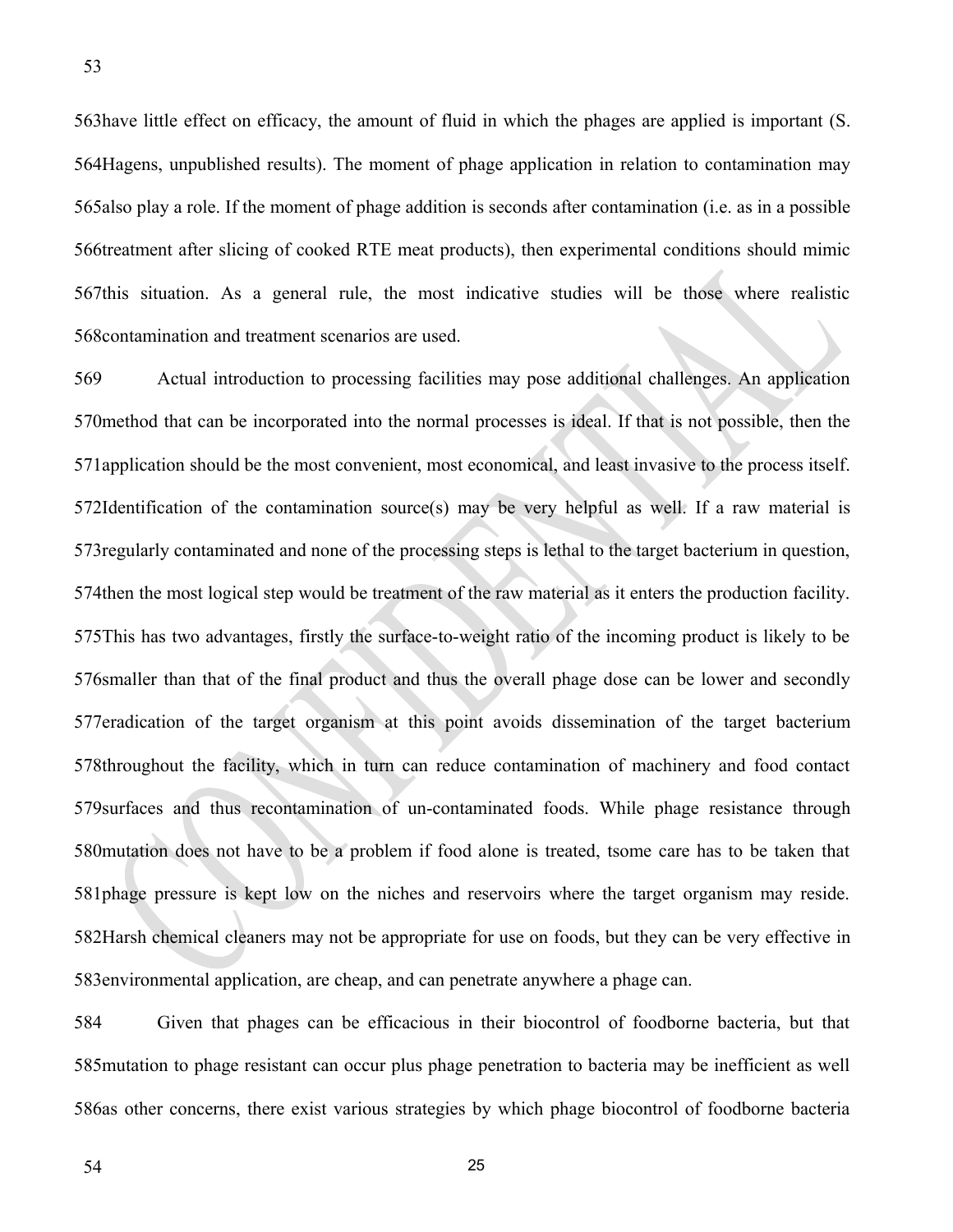587 may be optimized. The actual application strategies can include dipping, spraying, or adding phages 588as a liquid to a larger volume of food material. Application can also occur at different points or 589even multiple points in a food processing facility. One can also consider the timing of phage 590 application relative to the point of slaughter and/or packaging.

If foods are dipped (or otherwise washed) then phage application at this point can be 592 convenient. However, if volumes of wash are high, then this strategy could be wasteful of phage 593 materials. In addition, if the washing fluids themselves are places where bacteria can propagate, 594then there exists a potential for bacterial evolution of phage resistance, which could necessitate 595 modification of the formulation of phage preparations over time. An additional consideration is that 596phage survival within heterogeneous environments, such as dips, could be variable, uncontrollable, 597or not easily determined, and decay could be accelerated as a consequence of inclusion of other 598 materials within the wash fluid, i.e., such as bleach. For all of these reasons, dipping or washing 599 may not serve as the ideal first choice as the means of phage application. 591

Addition of phages directly to a batch of food may also be problematic for reasons of 601 dilution and evolution of bacterial resistance. The latter may be addressed by regular disinfection of 602 equipment, especially if that disinfection is highly efficacious. Concerns about dilution (and thereby 603a requirement for addition of very large numbers of phages) may be overcome by applying phages 604 prior to the mixing or disruption of food materials, such as by spraying carcasses prior to 605processing. Indeed, generally it is advisable to identify those points in the food processing path 606where bacterial contamination is freshest; where application is most convenient, most economical, 607 and least invasive into the process itself; and where feedbacks back to the contaminating source are 608 unlikely, thereby reducing the potential for bacterial evolution to phage resistance. 600

## **CONCLUSIONS AND FUTURE PERSPECTIVES**  609

55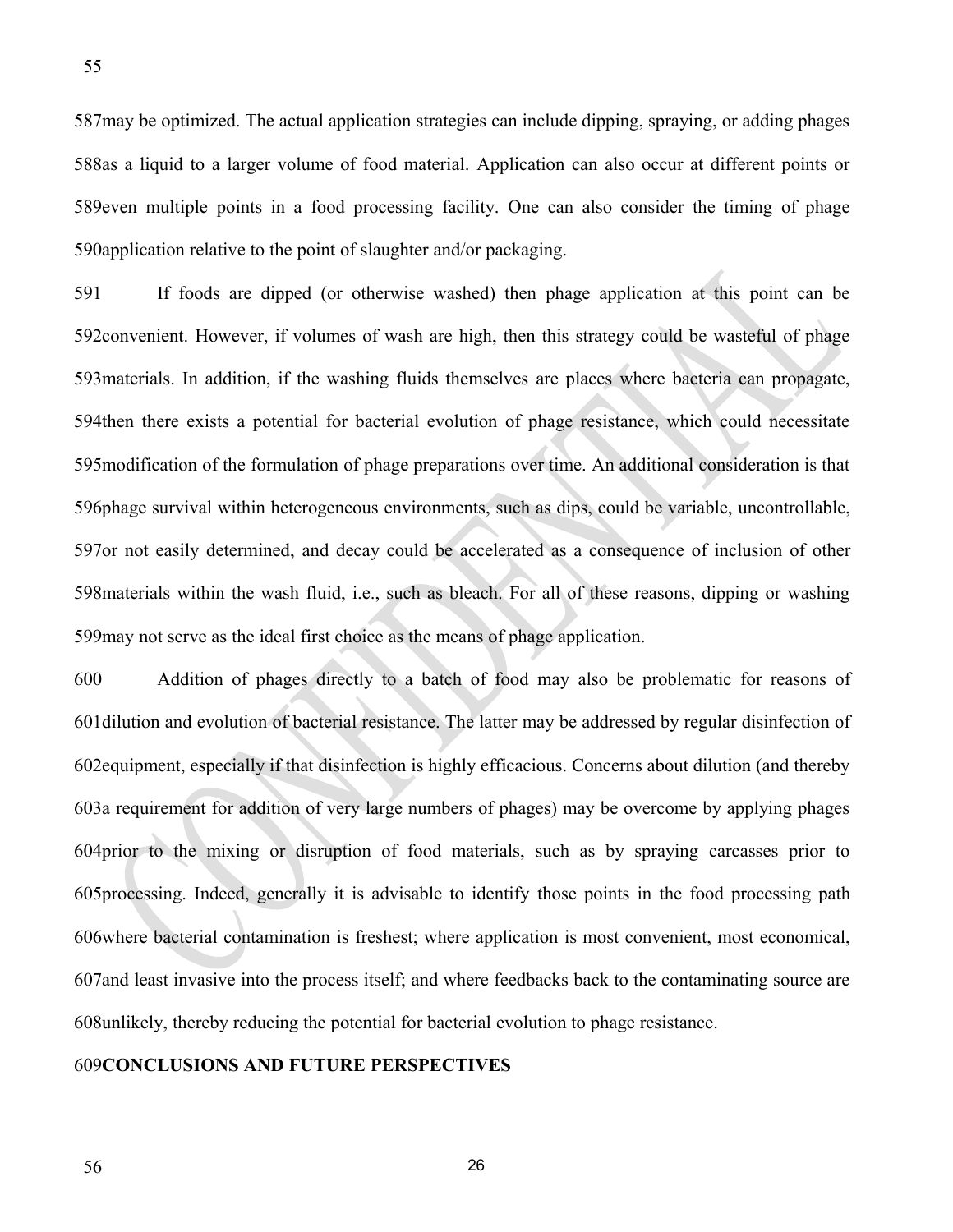The increasing number of phage application studies, both by research groups and 611 commercial enterprises, have altogether provided convincing evidence that phages can play an 612 important role in biocontrol of pathogens in food and feed. The direct application of phages to 613target specific pathogens in or on foodstuffs is a very straightforward approach. Spontaneously 614 occurring phage-resistant mutants are not likely to significantly influence treatment efficacy. 615 Complex phage-resistance mechanisms common in bacteria can be pre-empted when screening for 616 susceptibility of large strain collections, and supplemented by continued screening. The use of 617 strictly virulent phages, unable to perform transduction, and devoid of any virulence or 618 pathogenicity associated genes will ensure that problems concerning bacteriophage safety will not 619be an issue. As a more general rule, a sufficient concentration of infectious phage particles will 620 have to be applied on foods. Last but not least, an important practical challenge is the incorporation 621 of phage application step at the best possible time point into existing processing and production 622schemes. 610

While phages can obviously help to reduce pathogen loads in foodstuffs, not only scientific 624 considerations will determine the success of different possible applications. Cost-effective 625 production vs. efficacy in real-life application will have to be assured. For certain applications, 626long-term plans for avoiding resistance-associated problems will have to be made in advance. 627 Considering the likely situation that phage products will require inclusion of new phages featuring 628 different host ranges at more or less frequent intervals in order to react to changes in the bacterial 629flora, transparent and quick approval procedures by regulatory authorities would be beneficial. As 630 stated above, the optimal time point of phage application is likely at (or very close to) the moment 631bacterial contaminants enter the food matrix. Thus, in the manufacturing chain, it is the food 632 processors who will be the ones using the phages. It should also be noted that the term 633bacteriophages, when mentioned in the context of food, might be associated with the danger that 623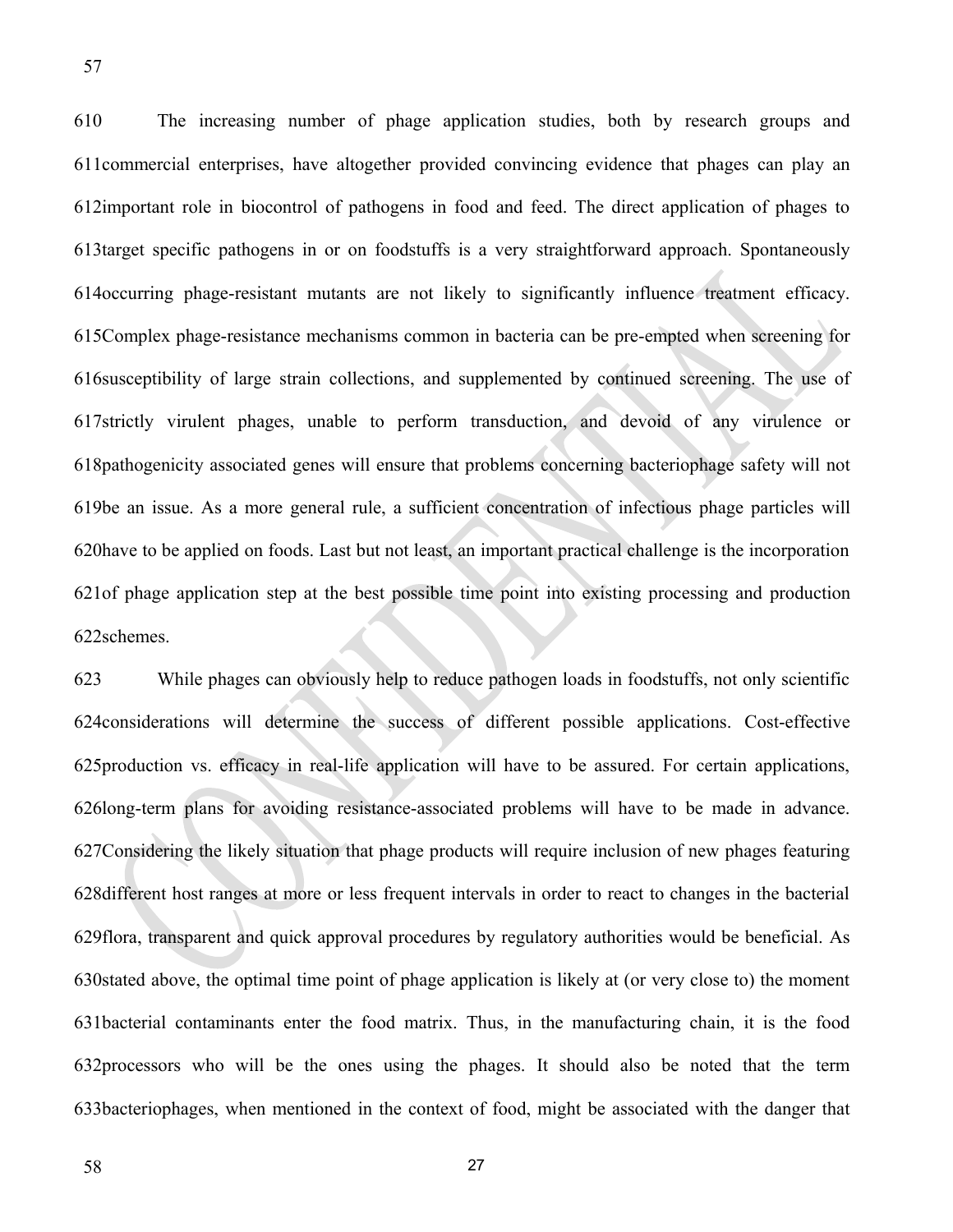634 phages can pose for starter cultures by food manufacturers. Ironically, it is this ability of phages to 635ruin batches of yoghurt and cheese which explains that the concept of using other phages, targeted 636at dangerous pathogens, might work equally well and is therefore an acceptable option.

Lastly, market acceptance by the food industry and the consumer is the most critical hurdle 638 which will need to be overcome in order to use phages on a broad basis for biocontrol of bacterial 639pathogens within food. Crucial to that acceptance are that phages are both safe and efficacious 640 while providing little (if any) negative impact on food quality. As such they could and should be 641 considered ideal antibacterial agents for use in foods. 637

642

## **ACKNOWLEDGMENTS** 643

644

## **645ABBREVIATIONS**

 $646$ CFU = Colony-forming unit

- 647EHEC = Enterohemorrhagic *E. coli*
- 648EPA = Environmental Protection Agency
- $649$ GRAS = Generally recognized as safe
- $650$ HUS = Hemolytic uremic syndrome
- $=$  Plaque-forming unit 651PFU
- 652

## **REFERENCES** 653

- [1] Greer, G.G. (2005) *J. Food Prot.,* **68**(5), 1102-1111.  $654[1]$
- [2] Hudson, J.A.; Billington, C.; Carey-Smith, G. and Greening, G. (2005) *J. Food Prot.,* **68(**2),  $655[2]$
- 426-437. 656
- [3] Hagens, S. and Loessner, M.J. (2007) *Appl. Microbiol. Biotechnol.,* **76(**3), 513-519.  $657[3]$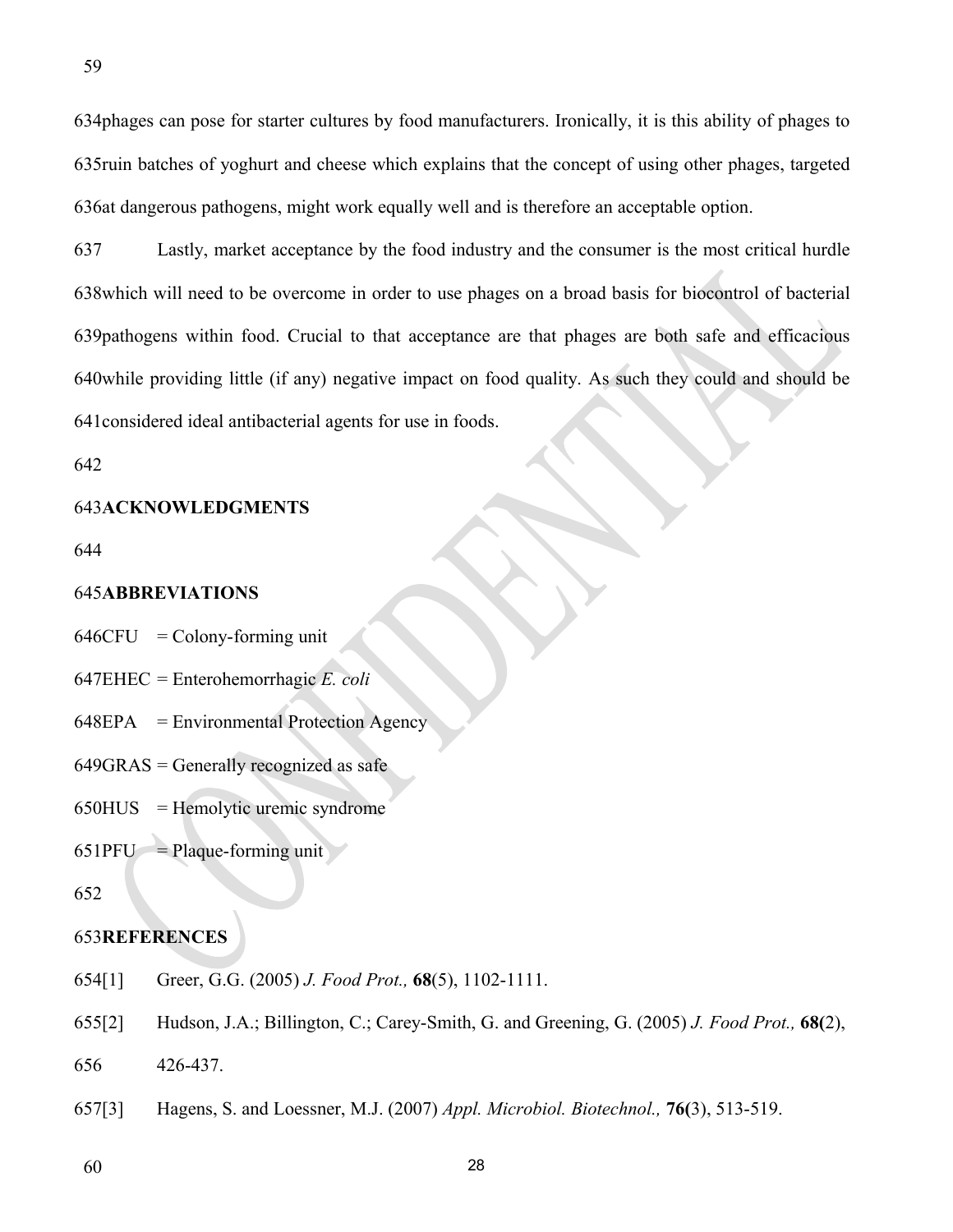- [4] Rees, C.E. and Dodd, C.E. (2006) *Adv Appl. Microbiol.,* **59**, 159-186. 658[4]
- [5] Goodridge, L.D., In: Bacteriophage Ecology (2008) (Abedon, S.T., Ed.), Cambridge 659[5]
- University Press, New York, USA, 302-331. 660
- [6] Twort, F.W. (1915) *Lancet*, **II**, 1241 661[6]
- [7] D'Herrelle (1917) *Compt. Rend de l'Acad. Sci.*, **165***,* 373 662[7]
- [8] Barrow, P.A. and Soothill, J.S. (1997) *Trends Microbiol.,* **5** (7), 268-271. 663[8]
- [9] Gerner-Smidt, P.; Rosdahl, V.T. and Frederiksen, W.(1993) *APMIS,* **101**(2), 160- 167. 664[9]
- [10] Skovgaard, N. (2007) *Int. J. Food Microbiol.,* **120(**3), 217-224. 665[10]
- [11] Murray, A.G. and Jackson, G.A. (1992) *Mar. Ecol. Prog. Ser.* **89**, 103-116 666[11]
- [12] Bigwood, T.; Hudson, J. A.; Billington, C. (2009). *FEMS Microbiol. Let.* **291**(1), 59-64. 667[12]
- [13] Carlton, R.M.; Noordman, W.H.; Biswas, B.; de Meester, E.D. and Loessner, M.J. (2005) *Regul Toxicol. Pharmacol.,* **43(**3), 301-312. 668[13] 669
- [14] Chibani-Chennoufi, S.; Sidoti, J.; Bruttin, A.; Kutter, E.; Sarker, S. and Brussow, H. (2004)  $670[14]$
- *Antimicrob. Agents. Chemother.,* **48(**7), 2558-2569. 671
- [15] Bruttin, A. and Brussow, H. (2005) *Antimicrob. Agents Chemother.,* **49(**7), 2874-2878.  $672[15]$
- [16] H.W. Ackermann and DuBow M.S. (1987) In *Viruses of Prokaryotes I: General Properties* 673[16]
- *of Bacteriophages*, CRC Press Boca Raton, Florida, USA, pp. 143-172. 674
- [17] Rohwer, F. and Edwards, R. (2002) *J. Bacteriol.,* **184(**16), 4529-4535.  $675[17]$
- [18] Yoon, S.S.; Barrangou-Poueys, R.; Breidt, F., Jr.; Klaenhammer, T.R. and Fleming, H.P 676[18]
- (2002), *Appl. Environ. Microbiol.,* **68(**2), 973-976. 677
- [19] Barrangou, R.; Yoon, S.S.; Breidt Jr, F., Jr.; Fleming, H.P. and Klaenhammer, T.R. (2002) 678[19]
- *Appl. Environ. Microbiol.,* **68(**11), 5452-5458. 679
- [20] Lu, Z.; Breidt, F.; Plengvidhya, V. and Fleming, H.P. (2003) *Appl. Environ. Microbiol.,* 680[20]
- **69(**6), 3192-3202. 681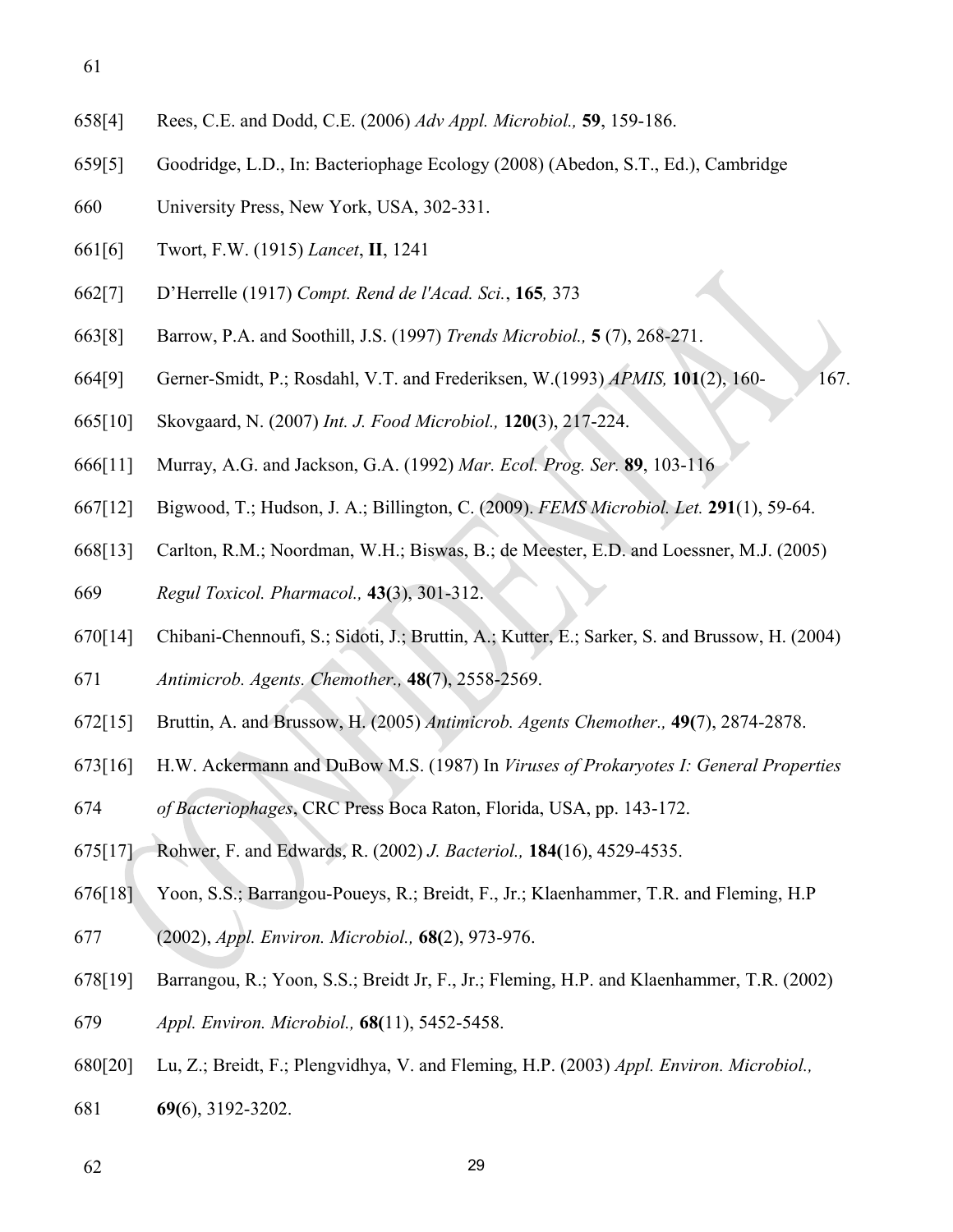[21] Gautier, M.; Rouault, A.; Sommer, P. and Briandet, R. (1995) *Appl. Environ. Microbiol.,* 682[21]

**61(**7), 2572-2576. 683

- [22] Suarez, V.B.; Quiberoni, A.; Binetti, A.G. and Reinheimer, J.A. (2002) *J. Food Prot.,* 684[22]
- **65(**10), 1597-1604. 685
- [23] Allwood, P.B.; Malik, Y.S.; Maherchandani, S.; Vought, K.; Johnson, L.A.; Braymen, C.; 686[23]
- Hedberg, C.W. and Goyal, S.M. (2004) *J. Food Prot.,* **67(**11), 2387-2390. 687
- [24] Atterbury, R.J.; Connerton, P.L.; Dodd, C.E.; Rees, C.E. and Connerton, I.F. (2003) *Appl.* 688[24]
- *Environ. Microbiol.,* **69(**8), 4511-4518. 689
- [25] Greer, G.G. (1983) *Appl. Environ. Microbiol.,* **46(**1), 245-251. 690[25]
- [26] Waldor, M.K. and Mekalanos, J.J. (1996) *Science,* **272(**5270), 1910-1914. 691[26]
- [27] O'Brien, A.D.; Newland, J.W.; Miller, S.F.; Holmes, R.K.; Smith, H.W. and Formal, S.B. 692[27]
- (1984) *Science,* **226(**4675), 694-696. 693
- [28] Yee, A.J.; De Grandis, S. and Gyles, C.L. (1993) *Infect. Immun.,* **61(**10), 4510-4513. 694[28]
- [29] Ikeda, H. and Tomizawa, J.I. (1965) *J. Mol. Biol.,* **14(**1), 110-119. 695[29]
- [30] Cheetham, B.F. and Katz, M.E. (1995) *Mol. Microbiol.,* **18(**2), 201-208. 696[30]
- [31] Loessner, M.J.; Inman, R.B.; Lauer, P. and Calendar, R. (2000) *Mol. Microbiol.,* **35(**2), 324-340. 697[31] 698
- [32] Hodgson, D.A. (2000) *Mol. Microbiol.,* **35(**2), 312-323. 699[32]
- [33] Zimmer, M.; Sattelberger, E.; Inman, R.B.; Calendar, R. and Loessner, M.J. (2003) *Mol.* 700[33]
- *Microbiol.,* **50(**1), 303-317. 701
- [34] Klumpp, J.; Dorscht, J.; Lurz, R.; Bielmann, R.; Wieland, M.; Zimmer, M.; Calendar, R. and 702[34]
- Loessner, M.J. (2008) *J. Bacteriol.,* **190(**17), 5753-5765. 703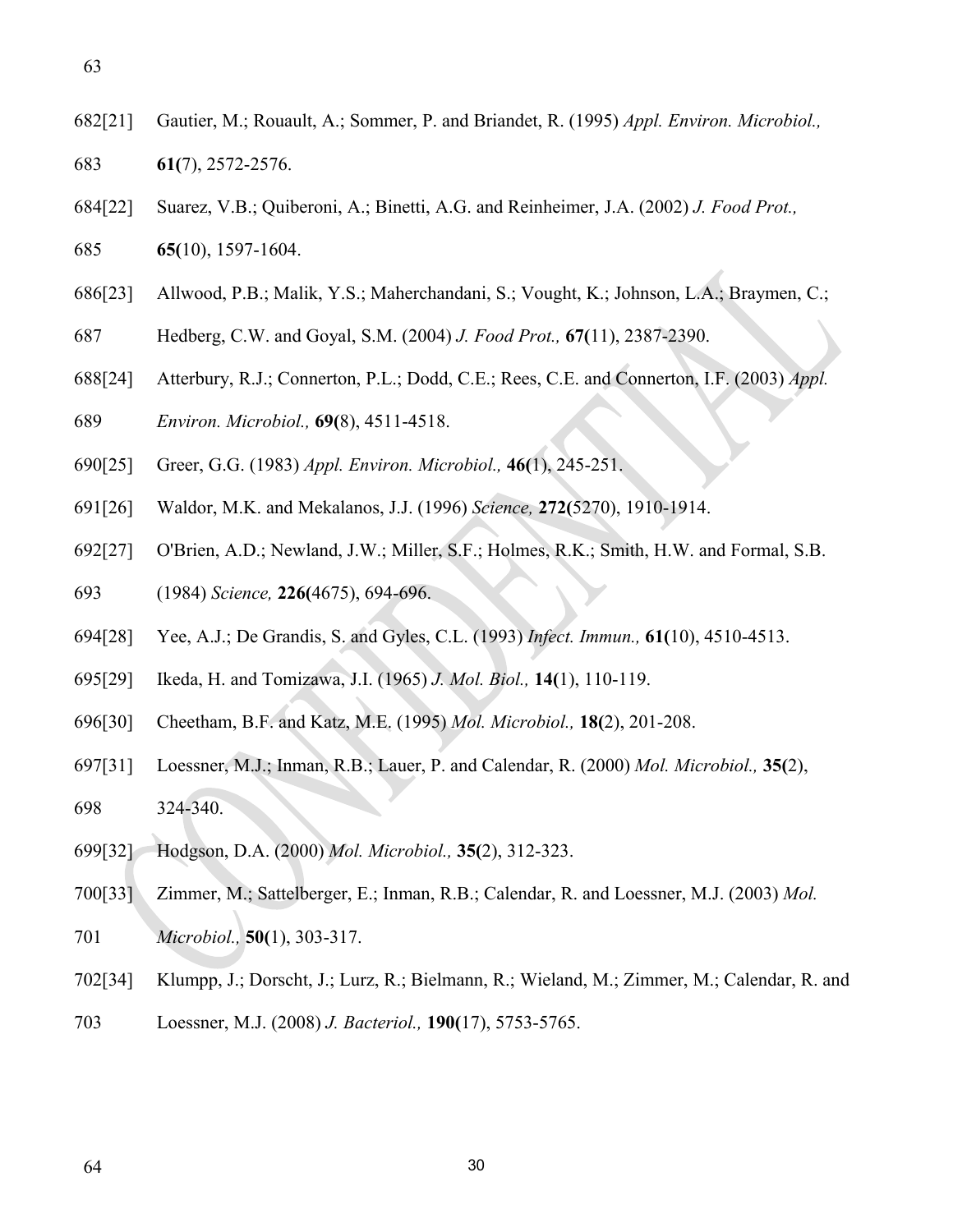- [35] Moore, J.E.; Corcoran, D.; Dooley, J.S.; Fanning, S.; Lucey, B.; Matsuda, M.; McDowell, 704[35]
- D.A.; Megraud, F.; Millar, B.C.; O'Mahony, R.; O'Riordan, L.; O'Rourke, M.; Rao, J.R.; 705
- Rooney, P.J.; Sails, A. and Whyte, P. (2005) *Vet. Res.,* **36(**3), 351-382. 3 706
- Lurette, A.; Belloc, C.; Touzeau, S.; Hoch, T.; Ezanno, P.; Seegers, H. and Fourichon, C. 707[36]
- (2008) *Vet. Res.,* **39**(5), 49. 708
- [37] Frank, C.; Kapfhammer, S.; Werber, D.; Stark, K. and Held, L. (2008) *Vector Borne* 709[37]
- *Zoonotic Dis,* **2008**, 8(5):635-643 710
- [38] Farber, J.M.; Peterkin, P.I. (1991) *Microbiol. Rev.,* **55**(3), 476-511. 711[38]
- [39] Lai, K.K. (2001) *Medicine,* **80(**2), 113-122. 712[39]
- [40] Scott, V.N.; Swanson, T.A.; Freier T.A.; Payton Puett Jr; Sveum, W.H.; Hall, P.A.; Smoot, 713[40]
- L.A. and Brown, D.G. (2005) *Food Prot. Trends*, **25**(11), 818-825 714
- [41] Goode, D.; Allen, V.M. and Barrow, P.A. (2003) *Appl. Environ. Microbiol.,* **69(**8), 715[41]
- 5032-5036. 716
- [42] Whichard, J.M.; Sriranganathan, N. and Pierson, F.W. (2003) *J. Food Prot.,* **66(**2), 220-225. 717[42]
- [43] Modi, R.; Hirvi, Y.; Hill, A. and Griffiths, M.W. (2001) *J. Food Prot.,* **64(**7), 927-933. 718[43]
- [44] O'Flynn, G.; Ross, R.P.; Fitzgerald, G.F. and Coffey, A. (2004) *Appl. Environ. Microbiol.,* 719[44]
- **70(**6), 3417-3424. 720
- [45] [Abuladze. T.](http://www.ncbi.nlm.nih.gov/sites/entrez?Db=pubmed&Cmd=Search&Term=%22Abuladze%20T%22%5BAuthor%5D&itool=EntrezSystem2.PEntrez.Pubmed.Pubmed_ResultsPanel.Pubmed_DiscoveryPanel.Pubmed_RVAbstractPlus); [Li, M.](http://www.ncbi.nlm.nih.gov/sites/entrez?Db=pubmed&Cmd=Search&Term=%22Li%20M%22%5BAuthor%5D&itool=EntrezSystem2.PEntrez.Pubmed.Pubmed_ResultsPanel.Pubmed_DiscoveryPanel.Pubmed_RVAbstractPlus); [Menetrez M.Y.](http://www.ncbi.nlm.nih.gov/sites/entrez?Db=pubmed&Cmd=Search&Term=%22Menetrez%20MY%22%5BAuthor%5D&itool=EntrezSystem2.PEntrez.Pubmed.Pubmed_ResultsPanel.Pubmed_DiscoveryPanel.Pubmed_RVAbstractPlus); [Dean, T.](http://www.ncbi.nlm.nih.gov/sites/entrez?Db=pubmed&Cmd=Search&Term=%22Dean%20T%22%5BAuthor%5D&itool=EntrezSystem2.PEntrez.Pubmed.Pubmed_ResultsPanel.Pubmed_DiscoveryPanel.Pubmed_RVAbstractPlus); [Senecal, A.](http://www.ncbi.nlm.nih.gov/sites/entrez?Db=pubmed&Cmd=Search&Term=%22Senecal%20A%22%5BAuthor%5D&itool=EntrezSystem2.PEntrez.Pubmed.Pubmed_ResultsPanel.Pubmed_DiscoveryPanel.Pubmed_RVAbstractPlus) and [Sulakvelidze, A.](http://www.ncbi.nlm.nih.gov/sites/entrez?Db=pubmed&Cmd=Search&Term=%22Sulakvelidze%20A%22%5BAuthor%5D&itool=EntrezSystem2.PEntrez.Pubmed.Pubmed_ResultsPanel.Pubmed_DiscoveryPanel.Pubmed_RVAbstractPlus) (2008)  $721[45]$
- *Appl. Environ. Microbiol.*, **74**, 6230-6238. 722
- [46] Leverentz, B.; Conway, W.S.; Alavidze, Z.; Janisiewicz, W.J.; Fuchs, Y.; Camp, M.J.; 723[46]
- Chighladze, E. and Sulakvelidze, A. (2001) *J. Food Prot.,* **64(**8), 1116-1121. 724
- [47] Greer, G.G. and Dilts, B.D. (1990) *Int. J. Food. Microbiol.,* **10(**3-4), 331-342. 725[47]
- [48] Kim, K.P.; Klumpp, J. and Loessner, M.J. (2007) *Int. J. Food Microbiol.,* **115(**2), 195-203. 726[48]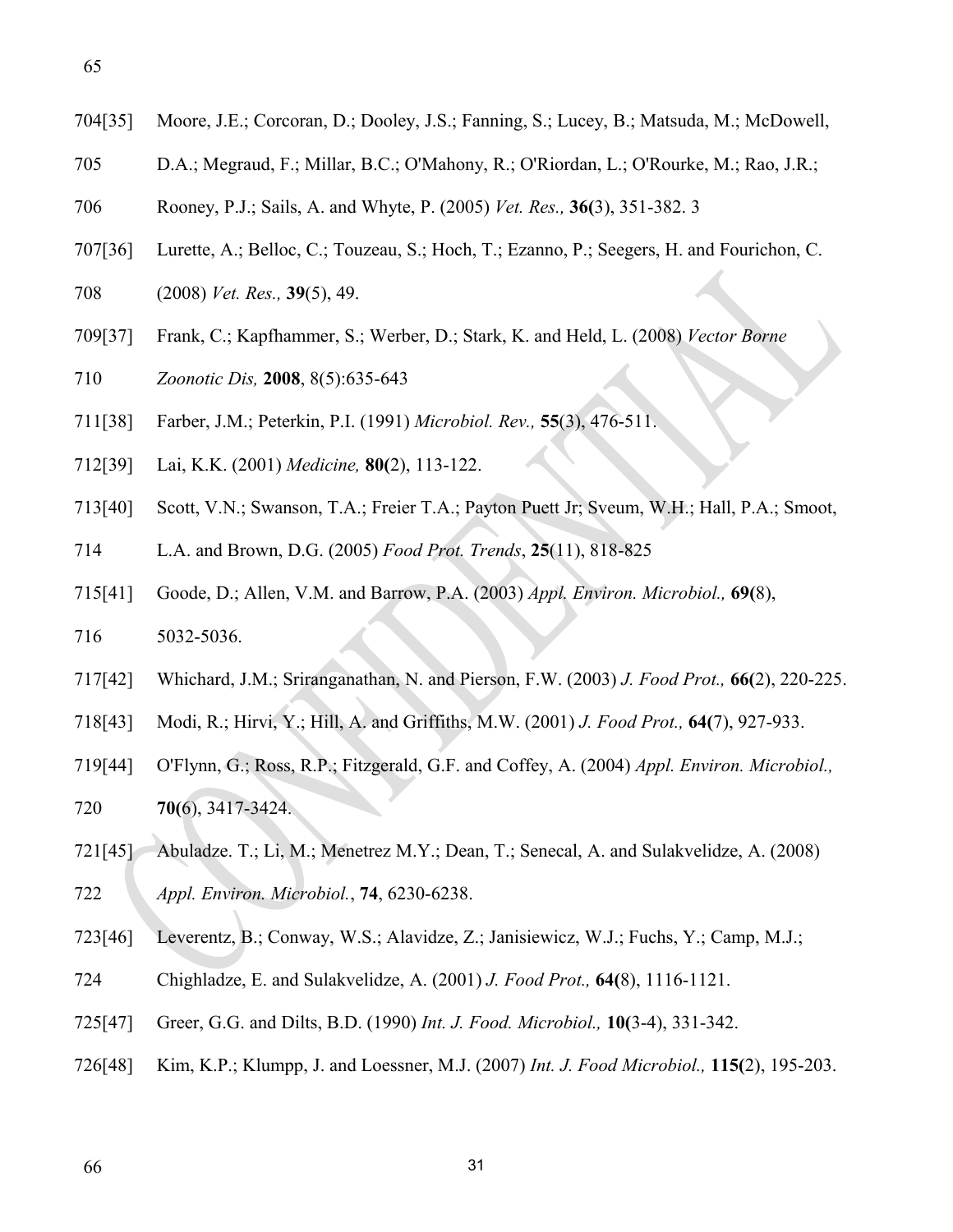- [49] Leverentz, B.; Conway, W.S.; Camp, M.J.; Janisiewicz, W.J.; Abuladze, T.; Yang, M.; 727[49]
- Saftner, R. and Sulakvelidze, A. (2003) *Appl. Environ. Microbiol.,* **69(**8), 4519-4526. 728
- [50] Leverentz, B.; Conway, W.S.; Janisiewicz, W. and Camp, M.J. (2004) *J. Food Prot.,* **67(**8), 729[50]
- 1682-1686. 730
- [51] Guenther, S.; Huwyler, D.; Richard, S. and Loessner, M., (2009) *Appl. Environ. Microbiol.* **75**(1), 93-100. 731[51] 732
- [52] Dykes, G.A. and Moorhead, S.M. (2002) *Int. J. Food. Microbiol.,* **73**(1), 71-81. 733[52]
- Havelaar, A.H.; Mangen, M.J.; de Koeijer, A.A.; Bogaardt, M.J.; Evers, E.G.; Jacobs-734[53]
- Reitsma, W.F.; van Pelt, W.; Wagenaar, J.A.; de Wit, G.A.; van der Zee, H. and Nauta, M.J. 735
- (2007) *Risk Anal.,* **27(**4), 831-844. 736
- [54] Dhillon, A.S.; Shivaprasad, H.L.; Schaberg, D.; Wier, F.; Weber, S. and Bandli, D. (2006) 737[54]
- *Avian. Dis.,* **50(**1), 55-58. 738
- [55] Montrose, M.S.; Shane, S.M. and Harrington, K.S. (1985) *Avian Dis.,* **29(**2), 392- 399. 739[55]
- [56] Rocha, E.P.; Danchin, A. and Viari, A. (2001) *Genome Res.,* **11**(6), 946-958. 740[56]
- [57] Luria, S.E. and Delbruck, M., (1943) *Genetics,* **28(**6), 491-511. 741[57]
- 742